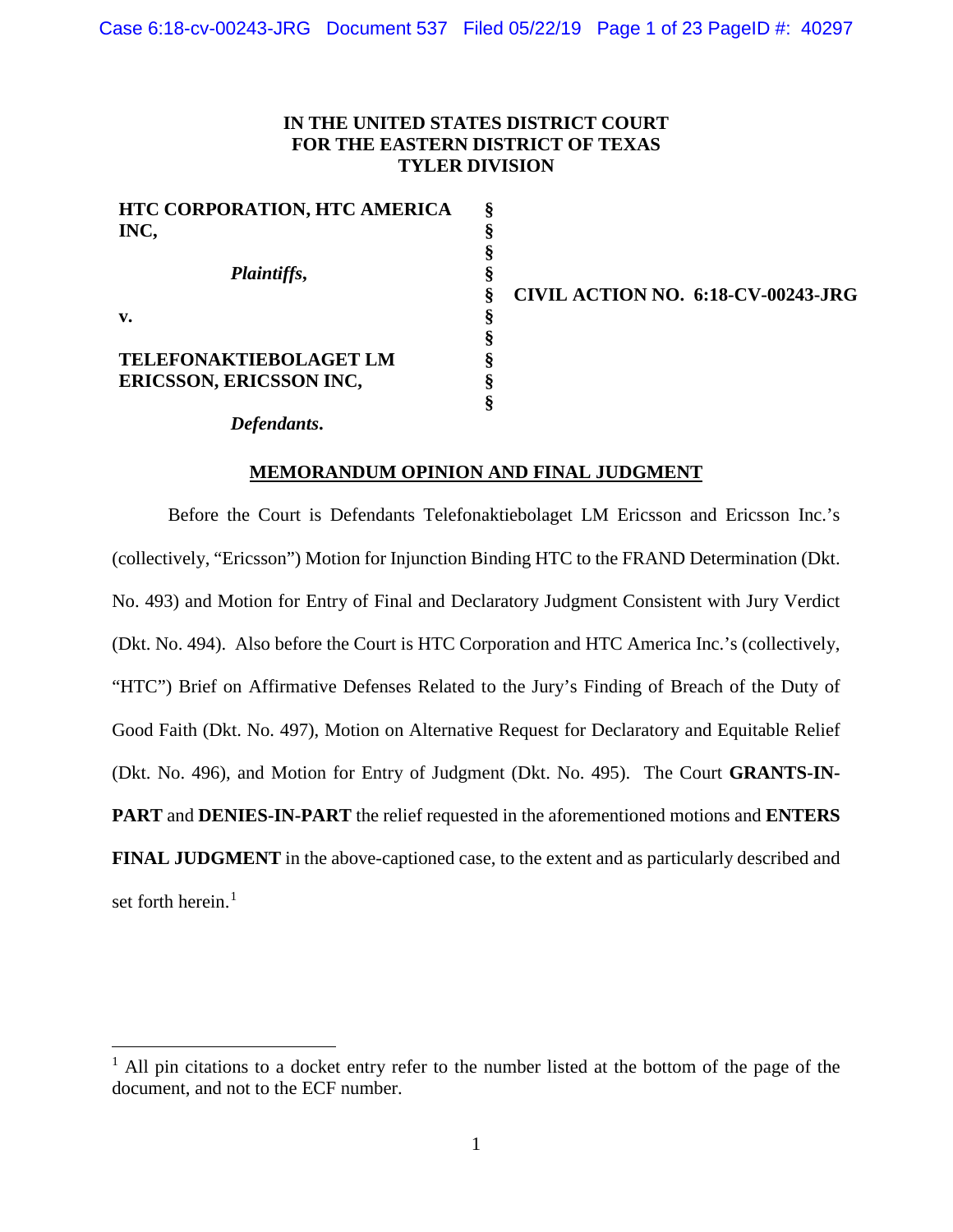# **I. BACKGROUND2**

# **A. Procedural History**

HTC sued Ericsson in the Western District of Washington on April 6, 2017. (Dkt. No. 1.) The case was subsequently transferred to this District on June 1, 2018. (Dkt. No. 87.) In its Second Amended Complaint, HTC asserted four causes of action:

- 1. Count I: Breach of contract;
- 2. Count II: Implied covenant of good faith and fair dealing;
- 3. Count III: Illegal restraint of trade under 15 U.S.C. § 1; and
- 4. Count IV: Monopolization under 15 U.S.C. § 2.

(Dkt. No. 135.) Pursuant to Counts I and II, HTC alleged that Ericsson violated its obligations to the European Telecommunications Standards Institute ("ETSI") by failing to offer HTC a forwardlooking license to Ericsson's standard-essential patents ("SEPs") on terms and conditions that were fair, reasonable and non-discriminatory ("FRAND"), and that Ericsson had failed to negotiate for such a license in good faith. (*Id.*  $\P$  109–125.) Under Count I, HTC further alleged that Ericsson had previously failed to offer a FRAND license under the parties' prior license agreements in 2003, 2008, and 2014. (*Id.* ¶ 119.) Counts III and IV raised antitrust allegations.

In its Prayer for Relief, HTC sought the following remedies:

- 1. A declaration "that Ericsson is liable for breach of contract and violations of the Sherman Act;"
- 2. A declaration "that Ericsson has not offered royalties to HTC under reasonable rates, with reasonable terms and conditions that are demonstrably free of any unfair discrimination:"

<sup>&</sup>lt;sup>2</sup> This case has its own unique history. For purposes of this memorandum opinion and final judgment, the Court hereby incorporates by reference in totality its prior orders at Dkt. Nos. 220, 222, 316, 376, 419, 425, 429, and 447.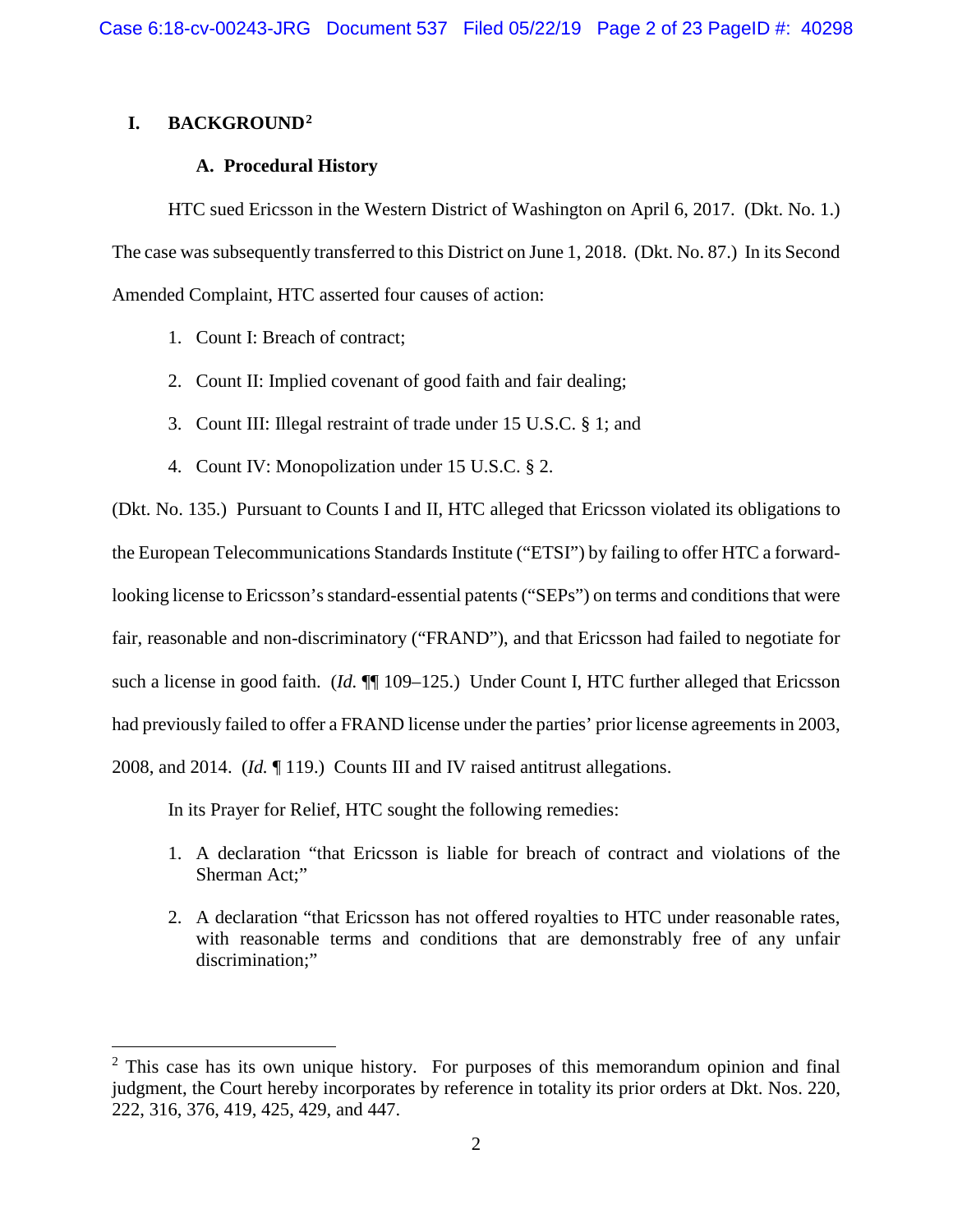- 3. "Enjoin Ericsson from further demanding excessive royalties from HTC that are not consistent with Ericsson's FRAND obligations;"
- 4. A declaration "that HTC is entitled to license from Ericsson any and all patents that Ericsson deems 'essential' and/or has declared 'essential' to the Mobile Cellular and Wireless Standards under reasonable rates, with reasonable terms and conditions that are demonstrably free of any unfair discrimination;"
- 5. A determination and declaration of "the FRAND . . . rate[] that HTC is entitled to for each of the Mobile Cellular and Wireless Standards;"
- 6. "Enter judgment awarding HTC a license from Ericsson to any and all patents that Ericsson deems 'essential' and/or has declared 'essential' to the Mobile Cellular Standards under the Court's determined FRAND rate . . . with reasonable terms and conditions that are demonstrably free of any unfair determination;"
- 7. A declaration "that Ericsson has been unjustly enriched and determine the amount that should be returned to HTC;"
- 8. "[J]udgment against Ericsson for the amount of damages that HTC proves at trial, including back royalties HTC has been forced to pay to Ericsson, and, as appropriate, exemplary damages;"
- 9. Expenses, costs, attorneys' fees as well as pre-judgment and post-judgment interest to the full extent allowed under the law.

(*Id.* at 36–37.)

The Court granted Ericsson's motion to sever, stay, and send to arbitration Counts III and IV as well as HTC's claim for back-royalties under Count I pursuant to the parties' prior license agreements (the "Severed Claims") (Dkt. No. 220), and denied HTC's motion to stay the trial date pending a decision on the arbitrability of the Severed Claims. (Dkt. No. 419). HTC also elected to forgo monetary damages, leaving intact its requests for equitable relief. (Dkt. No. 466 at 5:24– 6:24 (2/11/19 Trial Tr. A.M.).)

In response to HTC's Second Amended Complaint, Ericsson asserted four counterclaims:

- 1. Counterclaim I: Declaratory judgment that Ericsson has not breached its FRAND assurance to HTC;
- 2. Counterclaim II: Breach of contract;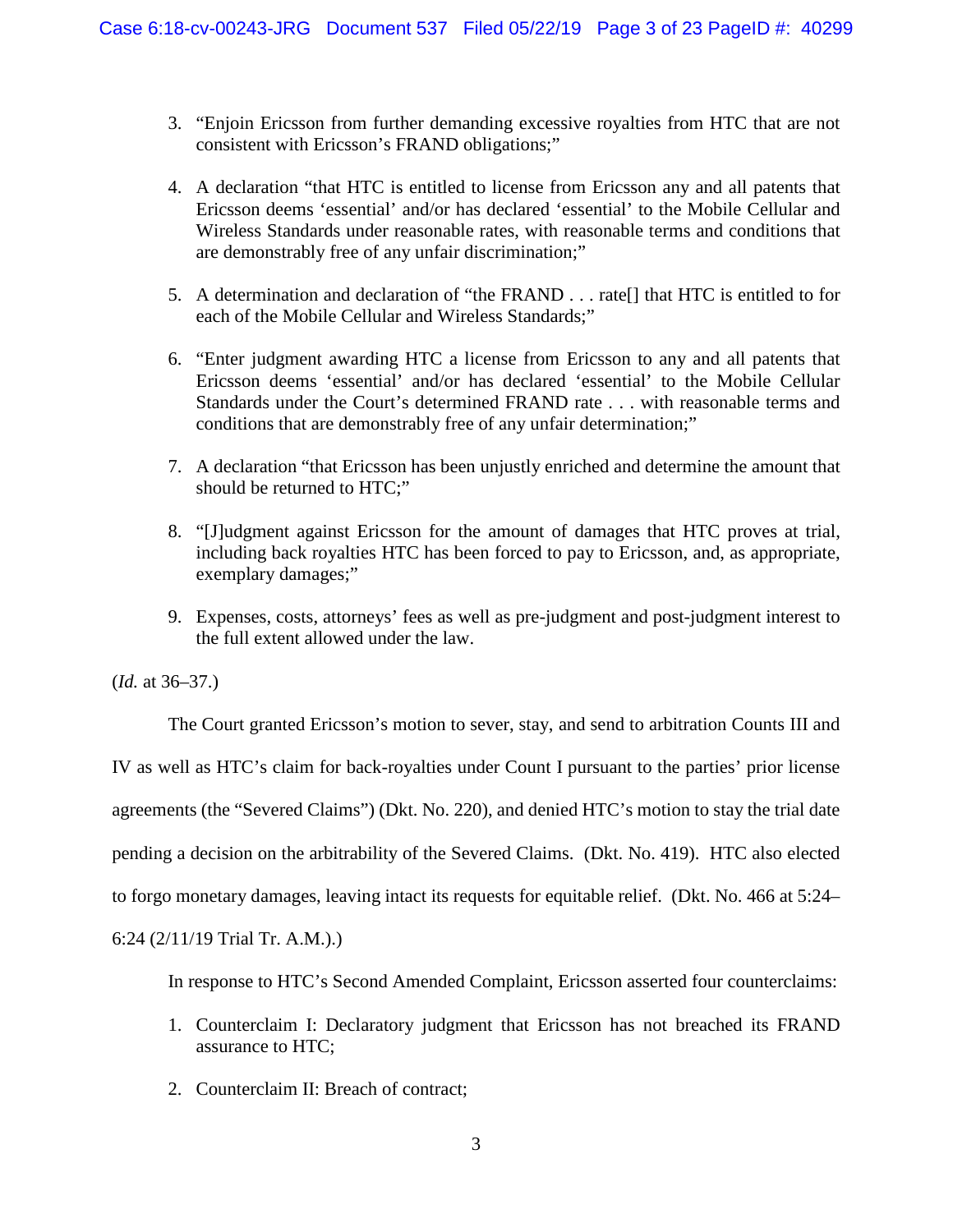- 3. Counterclaim III: Breach of obligation to negotiate in good faith; and
- 4. Counterclaim IV: Declaratory judgment that HTC has rejected, repudiated, and/or forfeited any rights associated with Ericsson's FRAND declarations and is an unwilling negotiating partner.

(Dkt. No. 156 at 33–40.)

In its Prayer for Relief, Ericsson sought the following remedies:

- 1. A declaration "that Ericsson complied with FRAND assurances in its negotiations with HTC;"
- 2. A declaration "that Ericsson has made a FRAND offer to HTC and that HTC is bound to accept Ericsson's offer. If Ericsson has not made a FRAND offer to HTC, declare the terms and conditions that would not constitute a violation of FRAND;"
- 3. "An injunction requiring HTC to enter into a license with Ericsson upon the FRAND terms and conditions that Ericsson has offered to HTC, or if the Court determines the terms and conditions were not in compliance with FRAND, upon terms and conditions that would not constitute a violation of FRAND;"
- 4. A declaration "that HTC breached its duty to negotiate with Ericsson in good faith, and as a result, declare that HTC has repudiated, rejected, and/or forfeited its right to assert it is a third-party beneficiary of Ericsson's FRAND assurance;"
- 5. A declaration "that HTC failed to reciprocate by refusing to offer Ericsson a FRAND license under HTC's patents, and as a result, declare HTC to have repudiated, rejected, and/or forfeited its right to assert third-party beneficiary status with respect to Ericsson's FRAND assurance;"
- 6. A declaration "that HTC is an unwilling negotiating partner;"
- 7. "An award of the amount of damages that Ericsson proves at trial and, as appropriate, exemplary damages;" and
- 8. Reasonable costs and expenses.

(*Id.* at 40–41.)

Ericsson previously asserted a fifth counterclaim for breach of implied contract and unjust enrichment, but later withdrew it. (Dkt. No. 116.) The parties also stipulated to the dismissal of Ericsson's Counterclaim II with prejudice prior to the final pretrial hearing. (Dkt. No. 404 at 11.)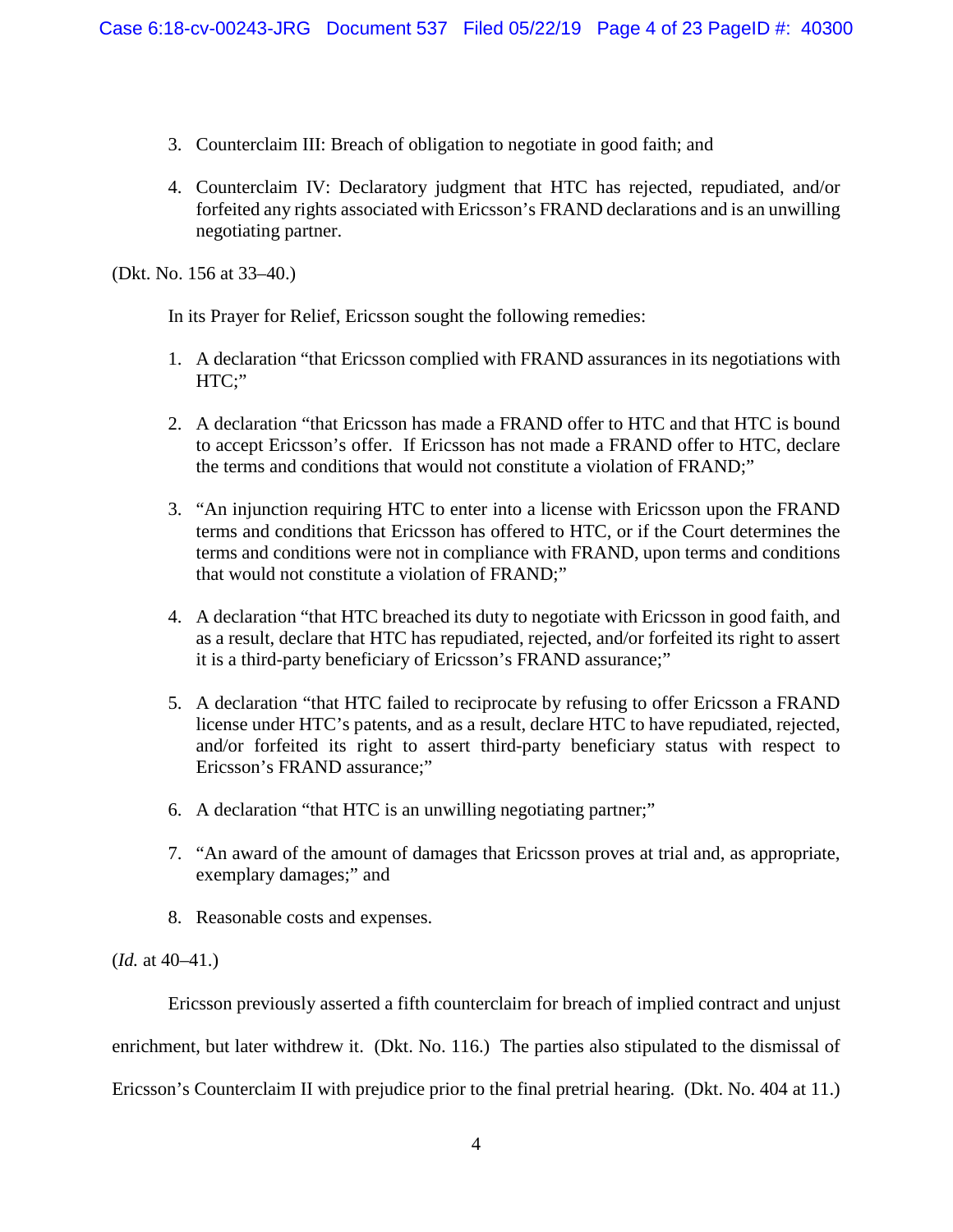In addition, Ericsson waived its request for monetary damages on the eve of trial (Dkt. No. 466 at 5:24–6:24 (2/11/19 Trial Tr. A.M.)), and withdrew its requested relief as to Counterclaims III and IV as a part of its post-trial briefing (Dkt. No. 507 at 1). As to the latter, Ericsson explains that it had requested "a declaration that, through its bad faith, HTC repudiated, rejected, and/or forfeited its rights to demand a FRAND license to Ericsson's standard-essential patents," but that it "is not presently requesting such a declaration, because HTC represented to the Court it would be bound by the jury's verdict regarding breach of FRAND." (*Id.*)

In addition to the foregoing, the Court denied HTC's Motion to Dismiss Ericsson's Counterclaims (Dkt. No. 316), Motion to Sever, Stay, and Compel Arbitration of Defendant's Counterclaims III and IV (Dkt. No. 425), Motion for Reconsideration of denial thereof (Dkt. No. 447), and Motion for Reconsideration of Motion for Summary Judgment on Counterclaims III and IV (*id.*). HTC has pursued an interlocutory appeal of the Court's denial of its motion to compel arbitration of Ericsson's Counterclaims III and IV. (Dkt. No. 486.)

#### **B. The Jury Trial and Post-Trial Briefing**

The case was tried to a jury from February 11, 2019 to February 15, 2019. (Dkt. Nos. 450– 51, 453–54, 460.) After deliberating, the jury returned a verdict on February 15, 2019, finding that (1) HTC had not shown by a preponderance of the evidence that Ericsson breached its contractual obligation to offer HTC a license, on FRAND terms, to Ericsson's cellular SEPs; (2) that HTC had proven by a preponderance of the evidence that Ericsson had breached its duty of good faith in carrying out its contractual obligation to negotiate with HTC for a license to Ericsson's cellular SEPs; and (3) that Ericsson had proven by a preponderance of the evidence that HTC had breached its duty to negotiate with Ericsson in good faith for a license to Ericsson's cellular SEPs. (Dkt. No. 457.)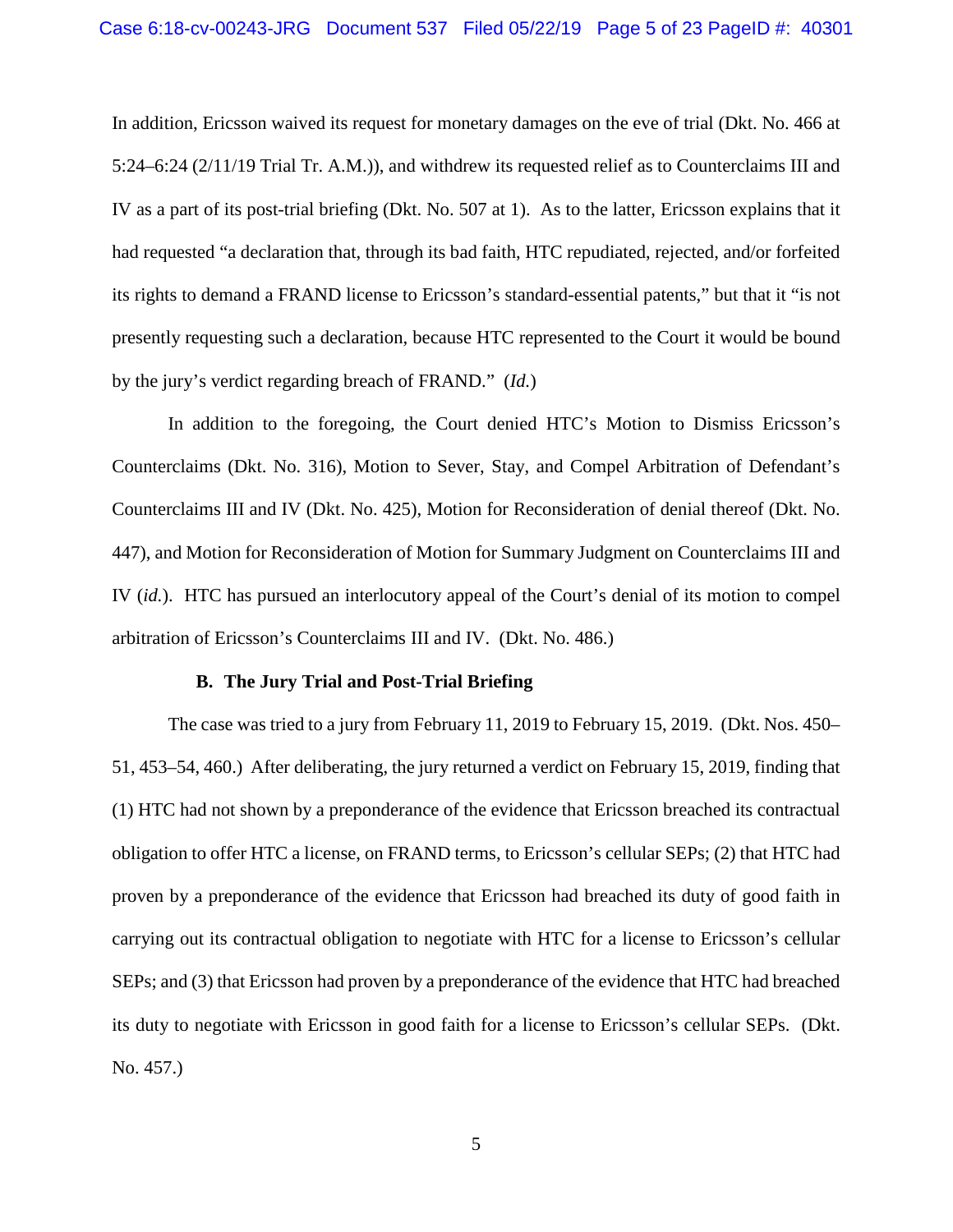The Court entered a Post-Verdict Docket Control Order setting the conduct of post-trial proceedings. (Dkt. Nos. 489, 504, 517.) In light of the jury's verdict, Ericsson now moves for (1) a declaratory judgment that it has complied with its FRAND assurance to HTC; (2) an injunction requiring HTC to enter into a license agreement at either of the rates Ericsson had previously offered HTC for a forward-looking license to Ericsson's SEPs; and (3) entry of final judgment in favor of Ericsson. (Dkt. Nos. 493, 494.) HTC now moves for (1) a stay of proceedings pending the arbitrability of the Severed Claims and pending a decision on its interlocutory appeal of the Court's denial of its motion to compel arbitration of Ericsson's Counterclaims III and IV; (2) dismissal of all claims for failure to state a claim for relief and lack of subject matter jurisdiction; and (3) dismissal of Ericsson's Counterclaims III and IV by reason of its affirmative defenses of waiver, condition precedent, issue preclusion, and unclean hands. (Dkt. Nos. 496, 497.) In the alternative to the forgoing, HTC also moves for (1) a declaratory judgment that Ericsson breached its duty to negotiate in good faith; (2) a declaratory judgment that HTC has and had no duty to respond to Ericsson's offers until Ericsson cured its breach of its duty to perform its contractual obligations; (3) equitable relief that Ericsson must perform its contractual obligations; and (4) final judgment in favor of HTC. (Dkt. Nos. 495, 496.)

## **II. DISCUSSION**

## **A. HTC's Claims**

### **i. Count I**

In Count I, HTC alleged that Ericsson breached its contract with ETSI by failing to offer HTC a FRAND license to Ericsson's SEPs. (Dkt. No. 135 ¶¶ 109–120; *see also* Dkt. No. 480 at 19:21–24 (2/21/2019 Trial Tr. (all day session)) ("HTC contends that Ericsson breached its commitment to ETSI by failing to offer to HTC a license to Ericsson's 2G, 3G, and 4G/LTE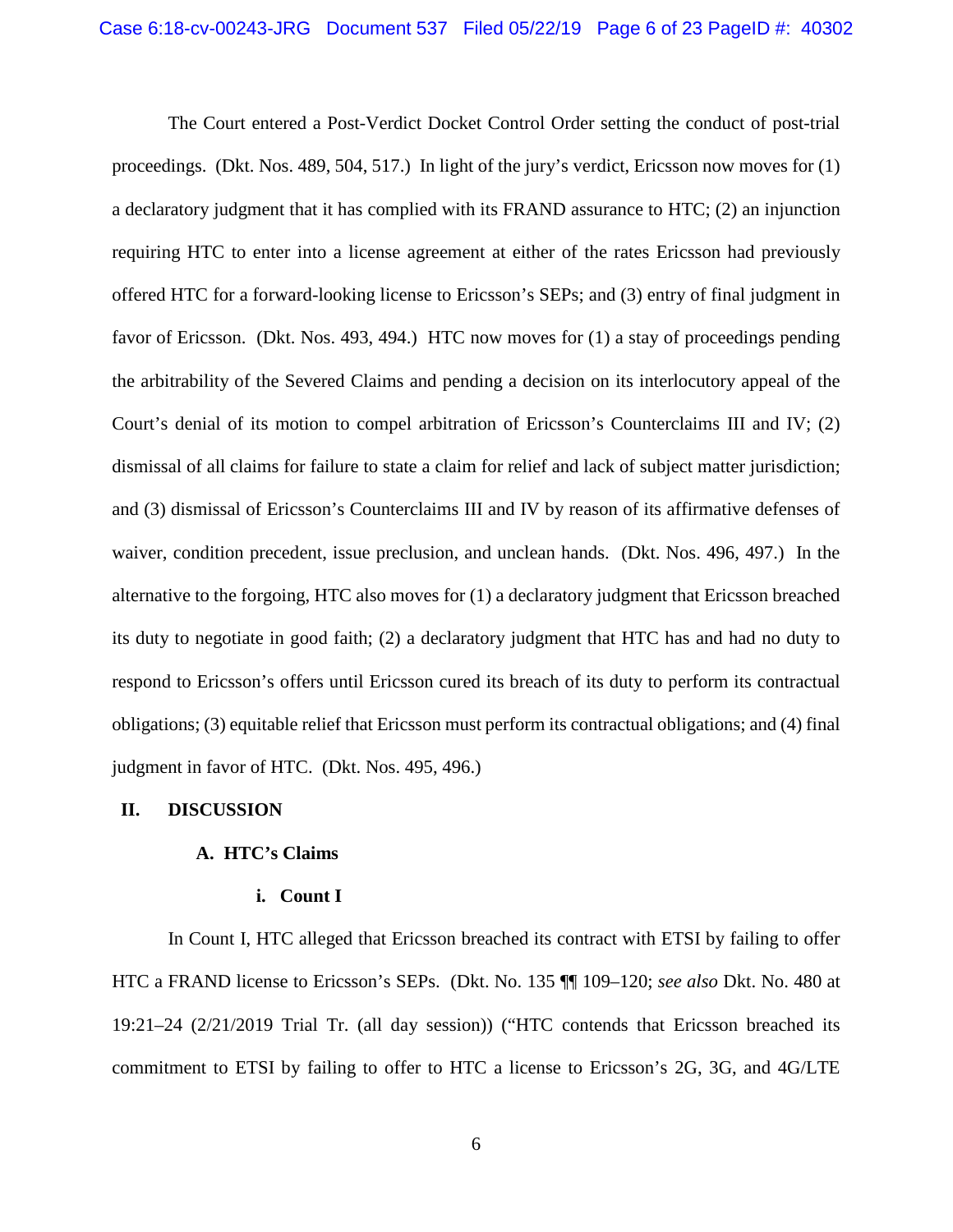standard essential patents on FRAND terms.").) The jury found that HTC had failed to meet its burden on its breach of contract claim. (Dkt. No. 457 at 2.) Therefore, the Court finds that Ericsson is the prevailing party, and HTC is entitled to no relief on Count I.

## **ii. Count II**

In Count II, HTC alleged that Ericsson breached its duty to negotiate for a license in good faith. (Dkt. No. 135 ¶¶ 121–125; *see also* Dkt. No. 480 at 20:8–10 (2/21/2019 Trial Tr. (all day session)) ("HTC contends that Ericsson breached its duty of good faith in carrying out its contractual obligations to ETSI.").) Since the jury found that HTC had met its burden on this claim (Dkt. No. 457 at 3), and Ericsson withdrew its affirmative defenses (Dkt. No. 535 at 31:6–33:24), HTC is the prevailing party on Count II.

In light of the jury's finding, Ericsson's withdrawal of its affirmative defenses, and HTC's waiver of monetary damages,<sup>3</sup> HTC requests "the Court enter judgment for HTC on Count II and include: [1] [a] declaration that Ericsson breached its duty of good faith by failing to provide factual details in support of its demands, failing to respond to the merits of HTC's proposed methodology, and using the threat of litigation; [2] [a] declaration that HTC has and had no duty to respond until Ericsson has cured its breach of the duty to perform its contractual obligations in good faith; and [3] [e]quitable relief that Ericsson must perform its contractual obligations." (Dkt. No. 496 at 2.)

"In order to obtain a permanent injunction or declaratory relief, a party must make his request for such relief in his pleadings." *Dillard v. Merrill Lynch, Pierce, Fenner & Smith Inc.*, 961 F.2d 1148, 1155 (5th Cir. 1992). As this Court has previously explained, "the requirements

<sup>&</sup>lt;sup>3</sup> Like Ericsson, HTC withdrew its requests for monetary relief on the eve of trial. (Dkt. No. 466) at 5:24–6:24 (2/11/19 Trial Tr. A.M.).)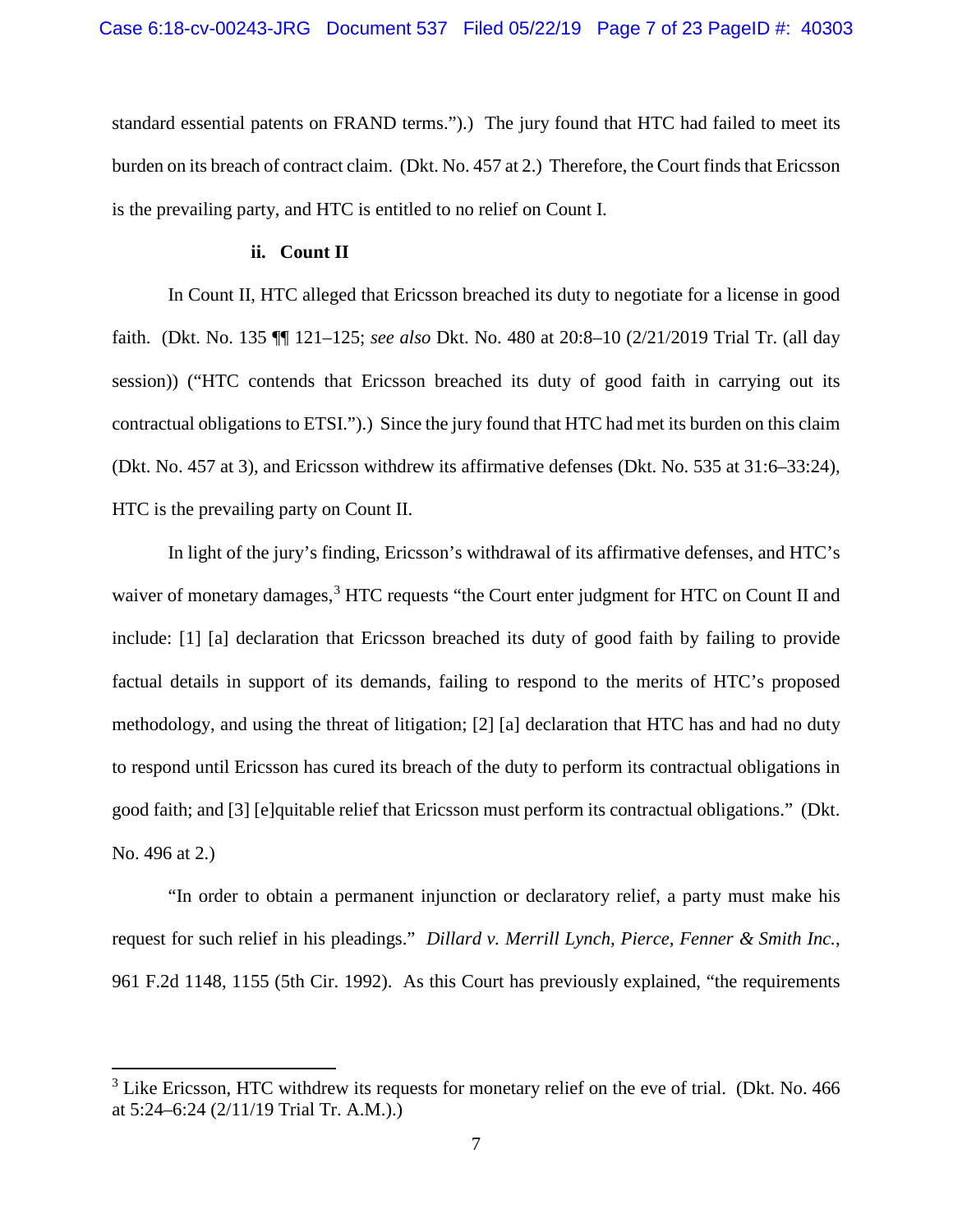of pleading and practice in actions for declaratory relief are exactly the same as in other civil actions." *Stephenson v. Caterpillar Inc.*, No. 2:16-cv-00071-JRG-RSP, 2019 WL 498337, at \*2 (E.D. Tex. Feb. 8, 2019), *report and recommendation adopted*, No. 2:16-cv-00071-JRG-RSP, Dkt. No. 428 (Feb. 28, 2009). The Federal Rules of Civil Procedure provide that "[a] pleading that states a claim for relief must contain . . . a demand for the relief sought, which may include relief in the alterative or different types of relief." Fed. R. Civ. P. 8(a). HTC did not bring any actions for a declaratory judgment, and the only equitable relief which it sought relates to the breach of FRAND claim under Count I. (Dkt. No. 135 at 36–37.) Nowhere did HTC specifically plead for a declaratory judgment or injunction in connection with its claim that Ericsson breached the implied covenant of good faith and fair dealing. (*See generally* Dkt. No. 135.) Accordingly, HTC is not entitled to any relief for Count II. *See, e.g.*, *Stephenson*, 2019 WL 498337, at \*2 (denying motion for declaratory judgment because "Caterpillar did not plead a claim for declaratory judgment relief against Sears in its latest crossclaim," thereby rending "motion for declaratory judgment under the TDJA and the FDJA . . . procedurally defective"); *Matrix Partners VIII, LLP v. Natural Resource Recovery, Inc.*, No. 1:08-cv-00547-TH, 2009 WL 10677790, at \*2 (E.D. Tex. May 22, 2009) (denying petition for declaratory judgment as "procedurally defective" because plaintiff filed a motion for declaratory relief, rather than pleading it as an action in the complaint).

## **B. Ericsson's Counterclaims**

## **i. Counterclaim I**

### **1. Declaratory Judgment**

In Counterclaim I, Ericsson seeks a declaratory judgment that it has not breached its FRAND assurance to HTC. (Dkt. No. 156  $\P$  44–49.) "Specifically, Ericsson requests that the Court issue a declaration that the terms Ericsson offered to HTC for a license to its cellular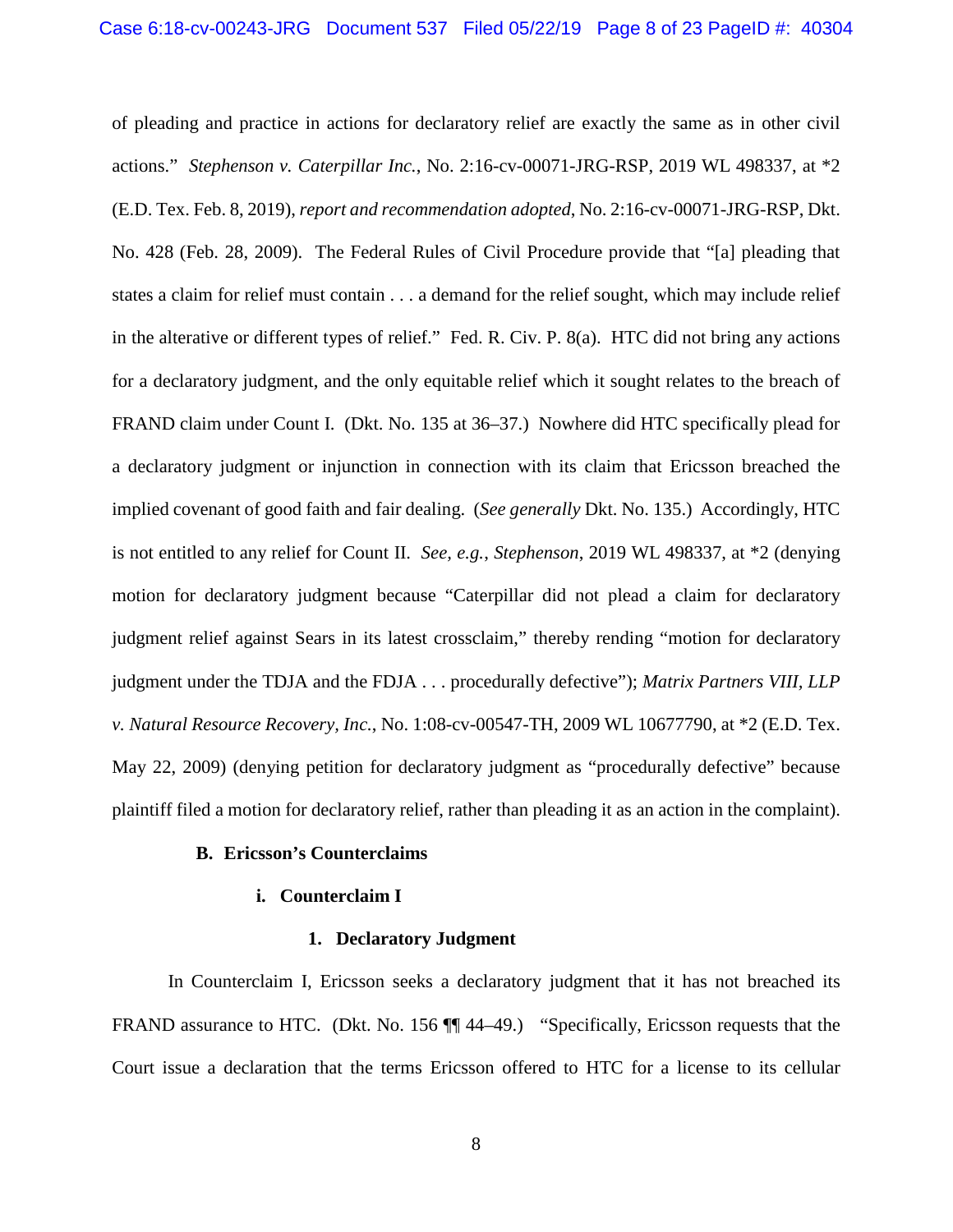standard-essential patents complied with FRAND." (Dkt. No. 494 at 1.) Ericsson submits that the Court should enter such a declaration for three reasons. First, Ericsson argues that the Court has subject matter jurisdiction to issue a declaratory judgment. HTC filed this lawsuit because it alleged that Ericsson's offers were not FRAND and has maintained that position post-trial. (*Id.* at 1–2.) Ericsson explains that both parties pled and continue to seek a license on terms and conditions adjudicated to be FRAND. (*Id.* at 2.) Ericsson contends that the parties' dispute over whether its offers were FRAND is a real and immediate controversy that is ripe for a declaratory judgment. (*Id.* at 3.) Second, Ericsson argues that "[t]he jury found that Ericsson's offers did not violate its FRAND commitment under the ETSI IPR Policy," that substantial evidence supports the jury's verdict, and that the Court must enter a declaration accordingly. (*Id.* at 3–13.) Finally, Ericsson contends that the jury's finding that Ericsson breached its duty to negotiate in good faith is irrelevant because "[t]here are two ways to comply with FRAND: (1) make a FRAND offer, or (2) even if the offer made exceeds FRAND, negotiate in good faith towards a FRAND outcome." (*Id.* at 13.) Ericsson argues that since its offers were FRAND, it has necessarily complied with its FRAND assurance to HTC.

In response, HTC urges the Court to dismiss Counterclaim I. First, HTC argues that the claim is not justiciable because any declaration would be advisory. (Dkt. No. 495 at 6–7.) Even if the Court declared a FRAND rate as requested by Ericsson, HTC argues that "the parties would still need to hammer out a number of material terms before a contract between them could be concluded, including the term of the agreement, dispute resolution provisions, and other important commercial terms." (*Id.* at 7 n.12.) Second, HTC alleges that Ericsson has abandoned its counterclaim because it did not present it to the jury. (Dkt. No. 510 at 4–7.) Third, according to HTC, "Ericsson has repeatedly contended, both here and in *TCL*, that the ETSI obligation[]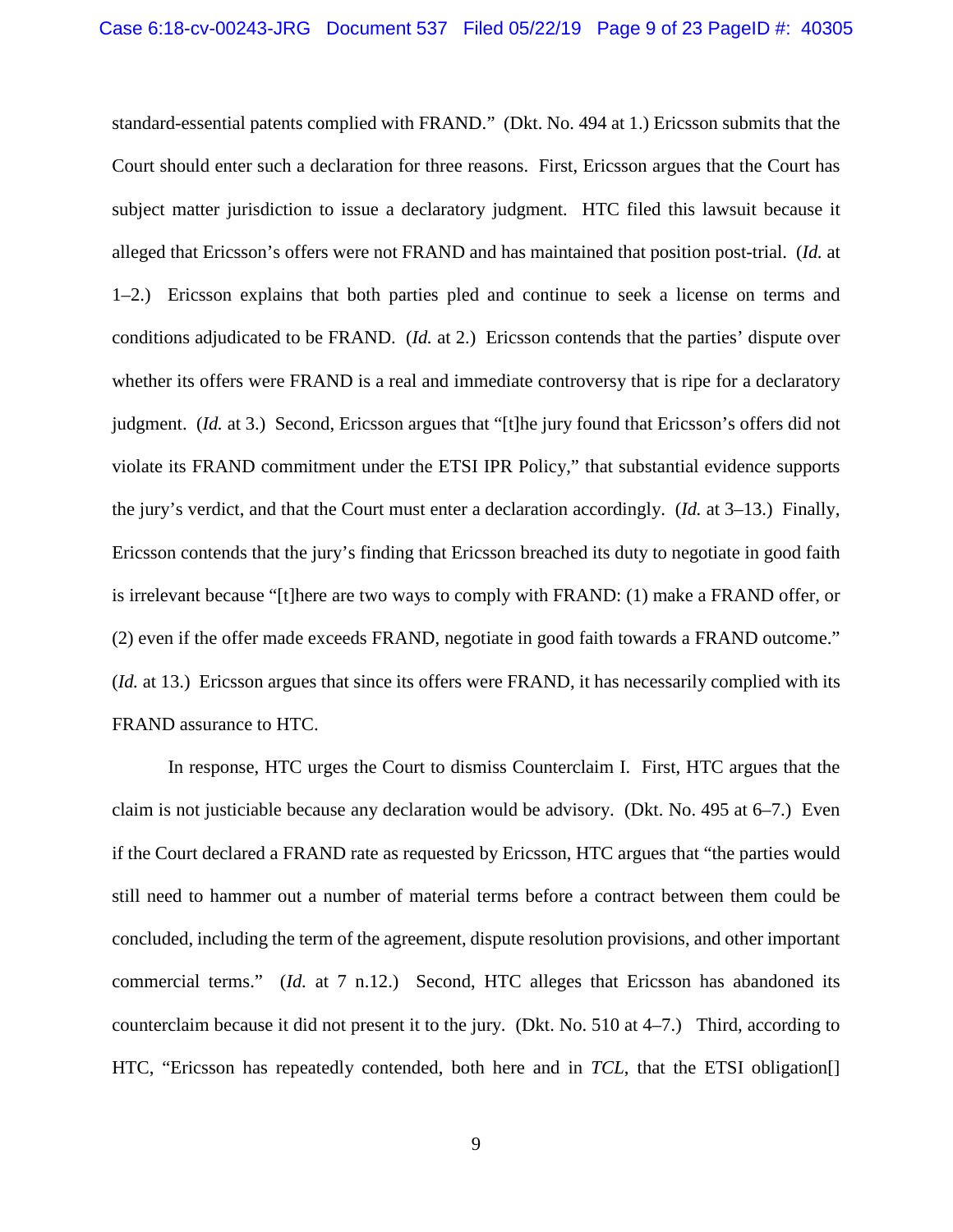require[s] it [to] negotiate in good faith" and that "under Ericsson's view, the jury's verdict that Ericsson breached its good faith duties . . . shows [that] Ericsson breached its ETSI contracts, precluding the requested relief." (*Id*. at 7.) Finally, HTC argues that even if the Court considers Counterclaim I, the jury's verdict only confirms that HTC failed to carry its burden to prove its breach of contract claim. All of the evidence, "including evidence excluded from trial under Rule 403," demonstrates that Ericsson has failed to meet its burden that it has complied with its FRAND obligations. (*Id.* at 8–14.)

As an initial matter, the Court finds that it has subject matter jurisdiction to declare a FRAND rate. Both HTC and Ericsson have sought declarations of whether Ericsson's offers were FRAND and, if not, a declaration of a FRAND rate. (Dkt. No. 135 at 36; Dkt. No. 156 at 40.) HTC has repeatedly stated that it agrees to be bound by the Court's FRAND determination. (Dkt. Nos. 1, 41, 119 at 3, 135.) In fact, the principal dispute between the parties throughout the entire lawsuit, including at trial and in post-trial briefing, has been whether Ericsson's offers were FRAND. As a result, there is a real and immediate controversy to support a declaration and its issuance would resolve a major issue in the parties' licensing dispute. 28 U.S.C. § 2201; *see also MedImmune, Inc. v. Genentech, Inc.*, 549 U.S. 118, 126–27, 136 (2007) (holding that the Declaratory Judgment Act "confer[s] on federal courts unique and substantial discretion in deciding whether to declare the rights of litigants"); *Harris v. United States Fid. & Guar. Co.*, 569 F.2d 850, 852 (5th Cir. 1978) ("It is well settled that a district court may render a declaratory judgment though that judgment will not settle all the issues of the entire controversy. The controversy settled by the declaratory judgment need only be an autonomous dispute."). Accordingly, the Court declines to dismiss Counterclaim I for lack of justiciability.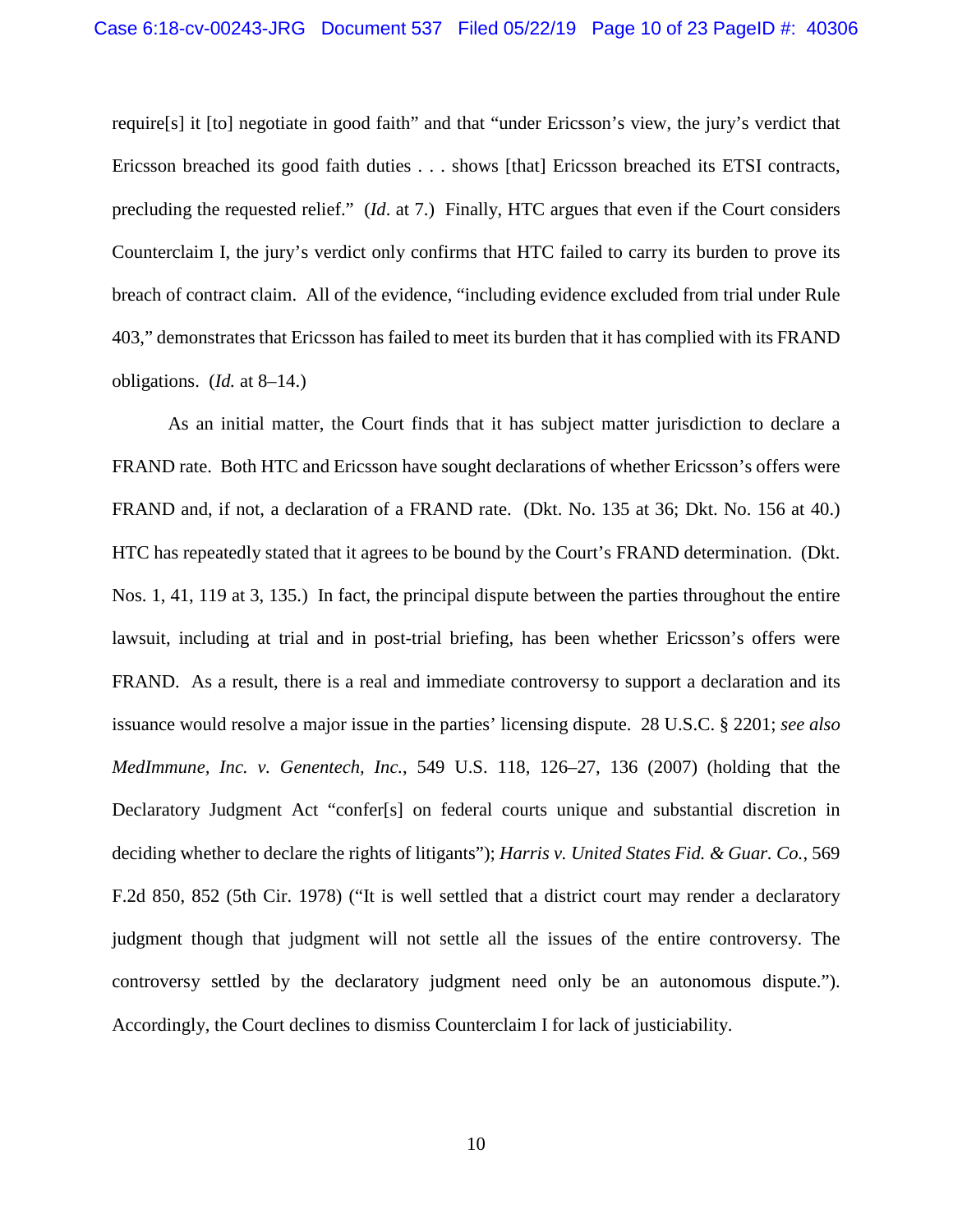HTC's other concerns similarly lack merit. Ericsson properly pleaded Counterclaim I in its Answer and did not abandon it at trial. HTC argues that Counterclaim I needed to be presented to the jury, but a declaratory judgment is a question for the Court, not the jury. *See* 28 US.C. § 2201 ("In case of actual controversy within its jurisdiction . . . any *court* of the United States, upon the filing of an appropriate pleading, may declare the rights and other legal relations of any interested party seeking such declaration, whether or not further relief is or could be sought.") (emphasis added). HTC claims that Ericsson abandoned its counterclaim because it omitted such reference from the parties' proposed pretrial order. However, as Ericsson points out, Ericsson did raise its request for a declaration and injunction for a FRAND rate in the final pretrial order. (*See* Dkt. No. 404 at 10 ("Ericsson is entitled to an injunction requiring HTC to enter into a license... with Ericsson upon the FRAND terms and conditions that Ericsson has offered to HTC. . . .").) HTC further contends that Ericsson is not entitled to a declaration because Ericsson had the burden to show compliance with FRAND and failed to do so. (Dkt. No. 529 at 2–4.) However, it is wellsettled that "the operation of the Declaratory Judgment Act [is] to be only procedural, leaving substantive rights unchanged" and that "the burden of proof is a substantive aspect of a claim." *Medtronic, Inc. v. Mirowski Family Ventures, LLC*, 571 U.S. 191, 199 (2014) (internal quotations and citations omitted). The burden of proof in a breach of contract claim rests on the party alleging breach, which in this case is HTC. *See TCL Commc'n Tech. Holdings, Ltd. v. Telefonaktiebolaget LM Ericsson*, No. CV 15-2370 JVS(DFMX), 2018 WL 4488286, at \*56 (C.D. Cal. Sept. 14, 2018) ("Just as it would on the breach of contract claim, TCL bears the burden of proof on its declaratory relief claim, as well as on Ericsson's claim for declaratory relief.").

Finally, the Court holds that, as a matter of French law, a member of ETSI who has submitted a licensing declaration pursuant to Clause 6.1 of ETSI's Intellectual Property Rights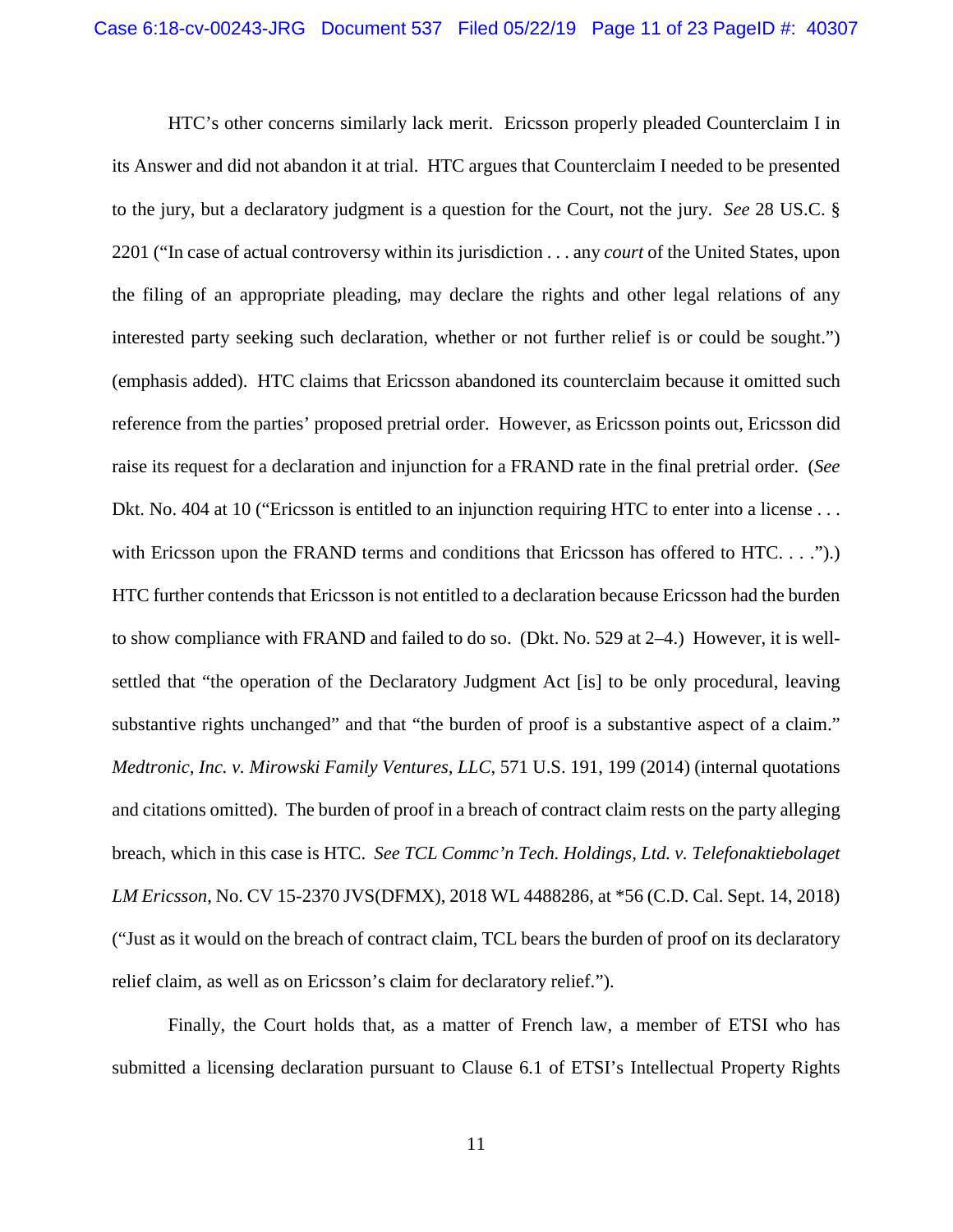("IPR") Policy satisfies its FRAND obligation by either (1) offering a license on FRAND terms and conditions, or (2) negotiating in good faith towards a FRAND license. The FRAND commitment is embodied in Clause 6.1 of ETSI's IPR Policy and is governed by French contract law. *ETSI Rules of Procedure*, Annex 6, Clauses 6.1, 12. (*See also* Dkt. No. 235–3 (Declaration of Philippe Stoffel-Munch on behalf of HTC); Dkt. No. 210–2 (Declaration of Jean-Sebastein Borghetti on behalf of Ericsson); Dkt. No. 210–3 (Declaration of Dr. Bertram Huber on behalf of Ericsson).)<sup>4</sup> French contract law requires courts to enforce "the common intention of the contracting parties." CODE CIVIL [C. CIV.] art. 1156 (Fr.) (2013). To determine the parties' common intention, the court must first look to the express language of the contract and enforce any "clear and precise" terms. (Dkt. No. 235–3  $\P$  14; Dkt. No. 210–2  $\P$  11.) If the terms are ambiguous and the common intent of the parties cannot be discerned, the court must interpret the contract according to how a reasonable person would have understood the agreement in the same circumstances. (Dkt. No. 235–3 ¶ 14; Dkt. No. 210–2 ¶ 16.)

With these principles in mind, the Court turns to the language of Clause 6.1 to determine what it means to satisfy the FRAND obligation. In relevant part, Clause 6.1 provides that "the Director-General of ETSI shall immediately request the owner [of a SEP] to give . . . an irrevocable undertaking in writing that it is *prepared to grant* irrevocable licenses on fair, reasonable and non-

 <sup>4</sup> The French Civil Code was revised effective October 1, 2016. *See* Ordinance No. 2016-131 of February 10, 2016 on the reform of contract, the general regime, and the proof of obligations. The 2016 amendments "codified principles previously developed in the French case law" and restructured the order of the articles to "correspond[] to the life cycle of a contract." Rowan, Solene, *The New French Law of Contract*, INT'L & COMP. L. Q. 6 (2017), http://eprints.lse.ac.uk/75815/1/Rowan\_New%20French%20law\_2017.pdf. The "old" French Civil Code applies to contracts executed before October 1, 2016 and thus applies to Ericsson's FRAND commitment. *See* Article 9, Ordinance No. 2016-131 of 10 February 2016 on the reform of contracts, the general regime and the proof of obligations; *see also* Mustapha Mekki, France - The French Reform of Contract Law: The Art of Redoing Without Undoing, 10 J. CIV. L. STUD. 224, 225 (2017), available at https://digitalcommons.law.lsu.edu/jcls/vol10/iss1/10.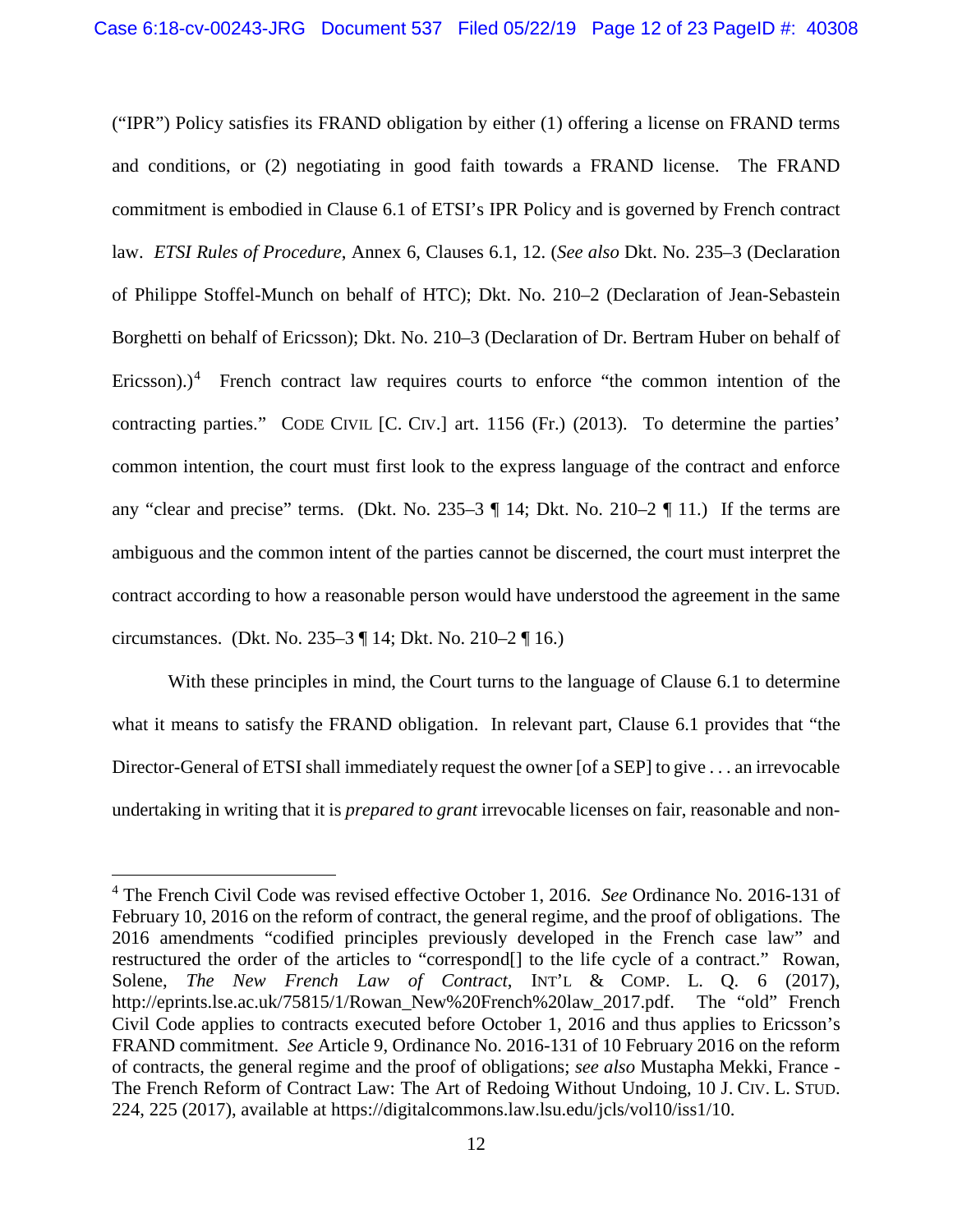discriminatory ('FRAND') terms and conditions. . . ." *ETSI Rules of Procedure*, Annex 6, Clause 6.1 (emphasis added). Further, while not itself binding, the ETSI Guide on the IPR Policy states that "ETSI members should attempt to resolve any dispute related to the application of the IPR Policy bilaterally in a friendly manner." *ETSI Guide on Intellectual Property Rights (IPRs), Version Adopted by Board # 94*, at Clause 4.3 (Sept. 19, 2013). Taken together, this means that a SEP-owner who submits a licensing declaration to ETSI states that it is "prepared" to grant a FRAND license and that any disputes about whether such a license is or is not FRAND should be conducted in a "friendly manner." The Court finds that under the express terms of the ETSI IPR Policy and in light of ETSI's expressed intent in the accompanying IPR Guide, the parties to the ETSI IPR Policy intended the FRAND obligation to mean that a SEP-owner either (1) grant intended third-party beneficiaries' licenses on FRAND terms and conditions, or (2) negotiate in good faith towards a FRAND license. (*See* Dkt. No. 474 at 166:11–15 (2/13/2019 Trial Tr. (afternoon session).) As a result, the jury's finding that Ericsson breached its duty to negotiate in good faith does not necessarily preclude a finding that Ericsson complied with its FRAND assurance to HTC.

Accordingly, based on the foregoing and considering a careful review of the trial record, the relevant caselaw and authorities, and the Parties' briefing, the Court finds that Ericsson is entitled to a declaratory judgment that it has complied with its FRAND assurance to HTC. This declaratory judgment is further described in the Court's concurrently filed Findings of Fact and Conclusions of Law.

#### **2. Injunction**

 In addition to a declaratory judgment and consistent with its Prayer for Relief, Ericsson also moves for an injunction. According to Ericsson, "HTC refuses to enter into a license based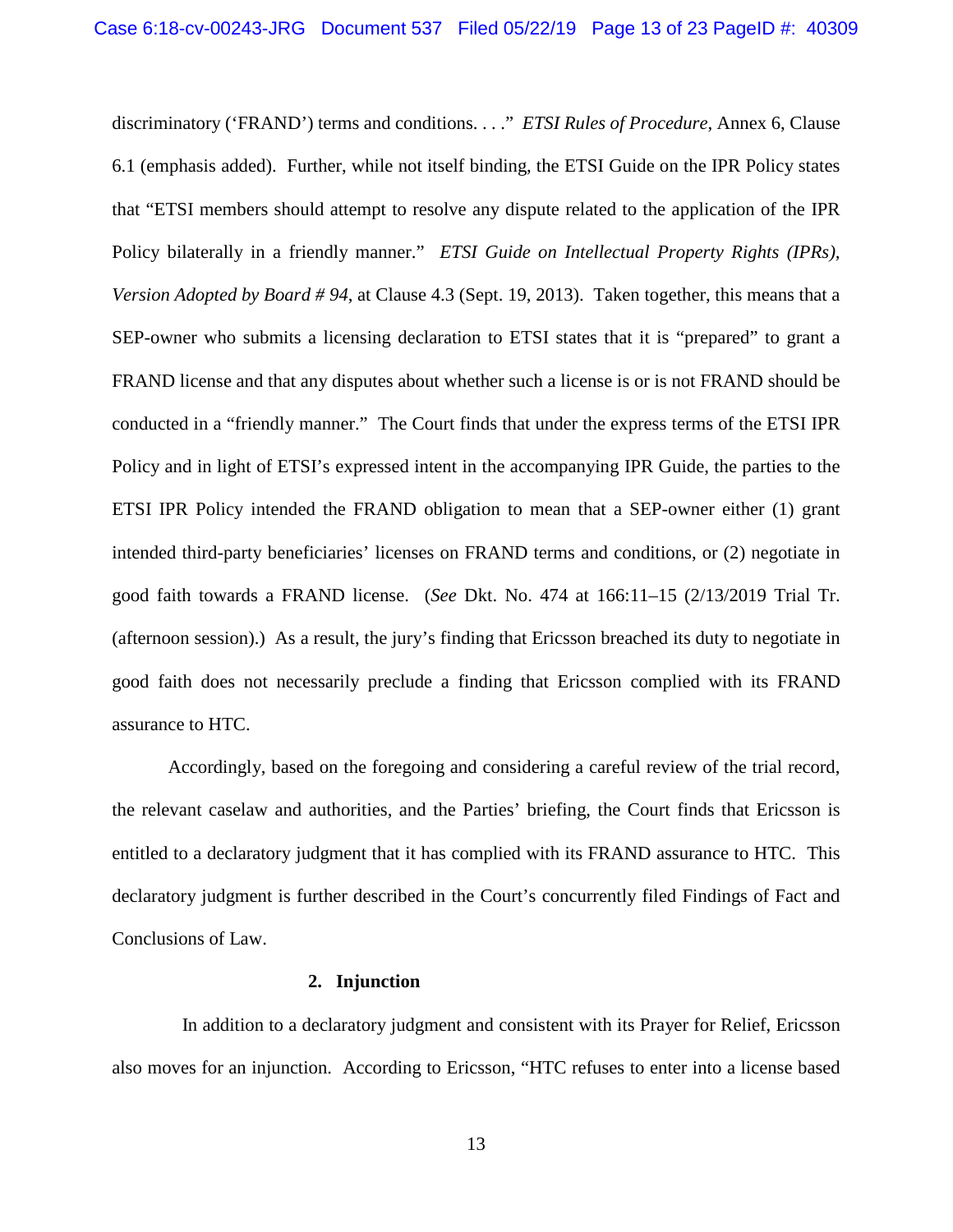on the terms adjudicated to be FRAND by the jury" and has also refused Ericsson's offer "to condition [HTC's] payments on the outcome of any appeal." (Dkt. No. 493 at 1.) Ericsson therefore requests an injunction requiring HTC to enter a license agreement for Ericsson's SEPs "at the rate the jury determined to be FRAND." (*Id.* at 7.) Ericsson attached a proposed injunction to its motion, which would include, among other things: (1) that HTC choose between Ericsson's two live cross-licensing offers: (i) the December 2016 offer (\$2.50 per 4G device) or (ii) the June 2018 offer (1% per 4G device with a \$1 floor and a \$4 cap), and pay royalties pursuant to the chosen offer; (2) a release payment, however denominated, to cover royalties that would have been due under HTC's chosen option from January 1, 2017 through the date of judgment; and (3) a term of 5 years. (*Id.* at 15; Dkt. No. 493–1 (proposed injunction).)

Ericsson argues that it is entitled to an injunction for three reasons. First, Ericsson argues that HTC has repeatedly stated that it agrees to be bound by the FRAND rate set by the Court and the Court has the power to bind HTC to those statements through the Court's inherent power and the judicial admission doctrine. (*Id.* at 8–10.) Ericsson further submits that HTC's prior agreements to be bound by the Court's FRAND determination means it "has waived [its] objection to, or is judicially estopped from contesting, entry of an injunction requiring payment of royalties adjudicated to be FRAND." (*Id.* at 10–11.) Second, Ericsson argues that even if HTC's statements do not constitute waiver or estoppel, it has satisfied the four-element test for an injunction: (1) it has succeeded on the merits; (2) it will suffer irreparable harm in the absence of an injunction; (3) the balance of hardships tilts in its favor; and (4) the proposed injunction would not disserve the public interest. (*Id.* at 11–14.) Finally, Ericsson argues that "the Court can issue an injunction as part of its authority under the Federal Declaratory Relief Act." (*Id.* at 14–15.)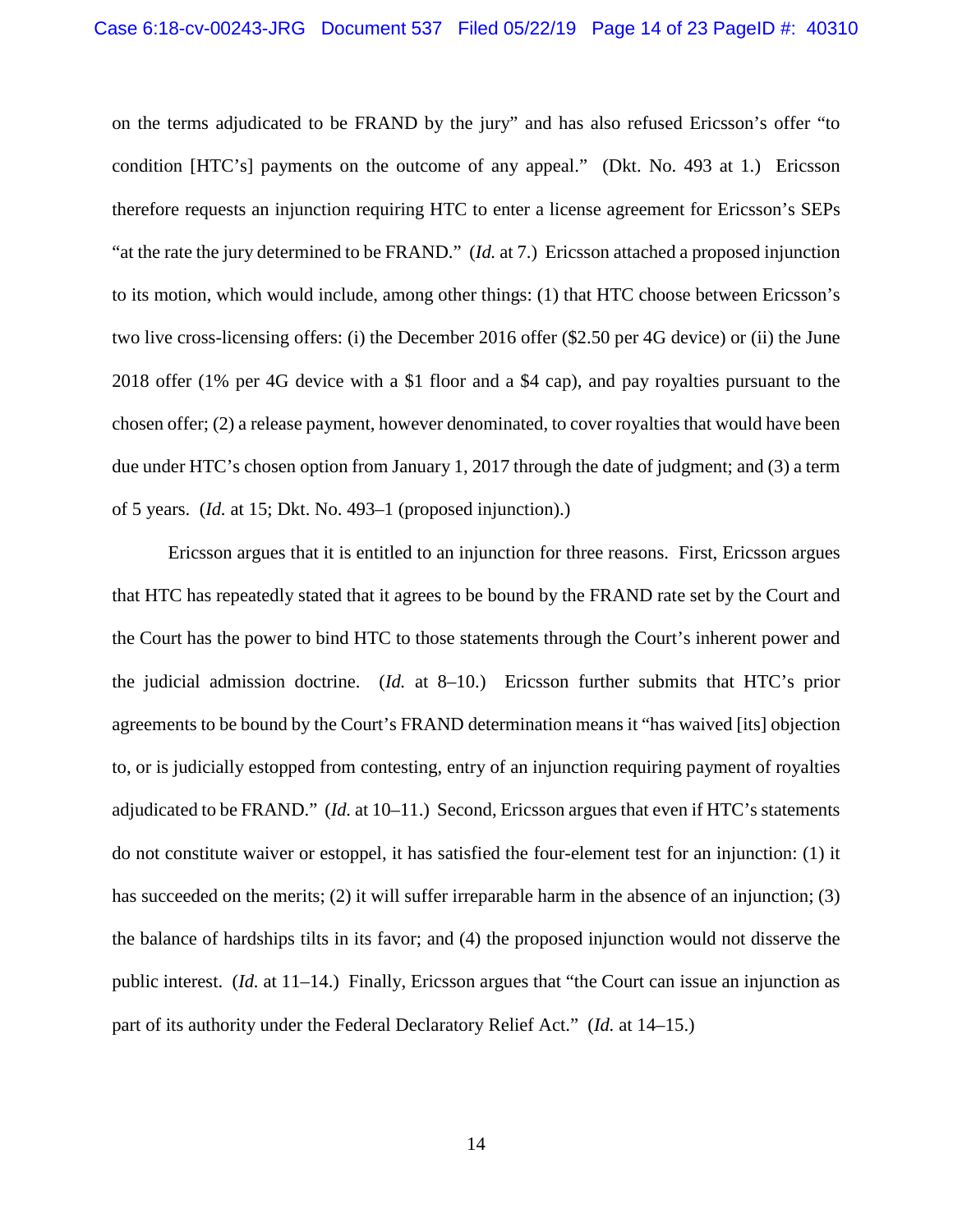In response, HTC argues that Ericsson is not entitled to an injunction because French contract law precludes equitable relief. (Dkt. No. 495 at 5–7; Dkt. No. 511 at 9–13.) HTC argues that French law governs the claims and remedies in this case, and submits that "Article 1142 of the French Civil Code applicable to Ericsson's contract with ETSI provides that the sole remedy for breach is damages: 'Any obligation to do or not to do resolves itself in damages in case of nonperformance on the part of the obligor-debtor." (Dkt. No. 495 at 5–6; Dkt. No. 511 at 9.) *See generally* CODE CIVIL [C. CIV.] (Fr.) (2013). HTC also argues that "the Court cannot compel HTC to enter into a contract that has not been fully negotiated and agreed upon." (Dkt. No. 511 at 8.) HTC explains that there are several nonmonetary terms, such as the term of the contract, choice of law provisions, and other terms, that were not presented to the jury and that the parties would still need to discuss before any license could be concluded. (*Id.* at 14–15.) HTC states that this is especially true where the jury found that Ericsson failed to negotiate in good faith and thus granting an injunction "would demean the jury's verdict." (*Id.* at 11.) Finally, HTC argues that even if injunctive relief is available under French law, Ericsson has failed to show that it satisfies the fourfactor test for an injunction. (*Id.* at 11–13.)

Having examined the relevant authorities and in light of the Parties' briefing, the Court finds that equitable relief is available under French law. 5 The pre-2016 French Civil Code applicable to the contracts in this case provides that "the obligee-creditor has the right to demand that what has been done in violation of the agreement be destroyed," C. CIV. art. 1143, and that in the context of a "resolutory condition," "[t]he party complaining of the nonperformance of the obligation may either compel the other party to carry out the agreement when it is possible or

<sup>&</sup>lt;sup>5</sup> The parties dispute whether U.S. or French law governs the remedies for breach of contract in federal court. Since equitable relief is available under both legal regimes, the Court need not pursue this issue further.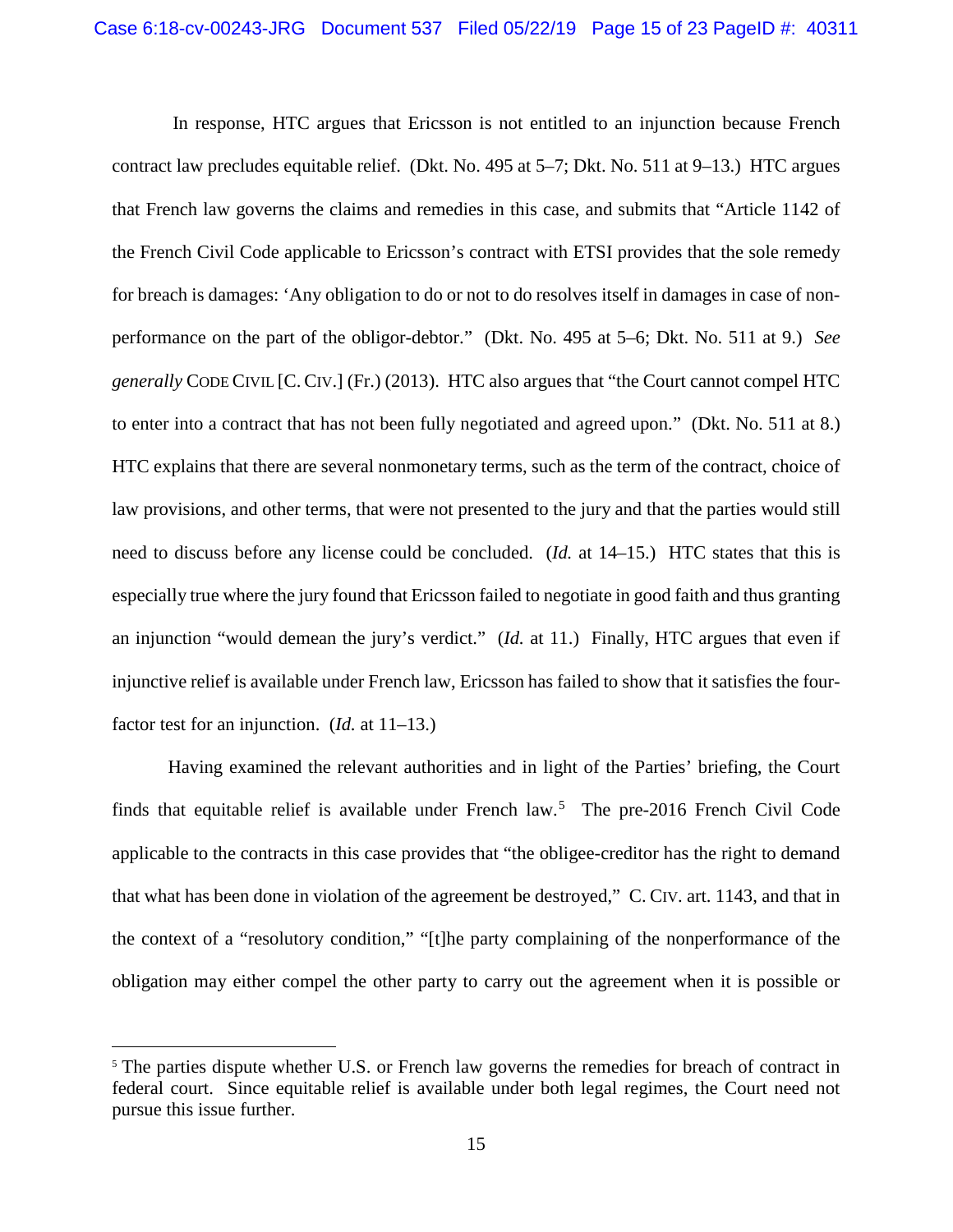demand its rescission with damages." C. CIV. art 1184, par. 2.<sup>6</sup> The Court concludes that French law, as applied in this context, does not foreclose equitable relief.

Notwithstanding this, the Court finds that Ericsson has failed to meet its burden for an injunction. Ericsson argues that courts have authority to bind parties to their statements by virtue of the court's inherent powers and the judicial admission doctrine. While a court may have authority to prevent a party from making arguments based on statements that contradict prior positions, that does not mean the court has the power to require a party to *act* on those statements. None of the cases that Ericsson cites in its motion go so far as to permit a court to impose a contract on a party, especially in a case such as this where not all of the material terms have been negotiated or agreed upon by the parties. Ericsson also makes the argument that since HTC allegedly waived its objections and/or is estopped from objecting to an injunction, no proof of an injunction is required. That is simply not true. A permanent injunction is an extraordinary remedy and should not be imposed lightly.

To obtain an injunction, Ericsson must show: (1) success on the merits; (2) irreparable harm in the absence of an injunction; (3) that the balance of hardships tilts in its favor; and (4) that an injunction would not disserve the public interest. *VRC LLC v. City of Dallas*, 460 F.3d 607, 611 (5th Cir. 2006). Ericsson has failed to satisfy element (2), which requires a showing of irreparable harm "for which no adequate remedy at law exists." *Dresser-Rand Co. v. Virtual Automation Inc.*, 361 F.3d 831, 848 (5th Cir. 2004). An injunction is not appropriate when damages are an available remedy. *See Dresser-Rand*, 361 F.3d at 848 ("For purposes of injunctive

 $6$  The Court held a hearing on Ericsson's motion for injunctive relief in this matter on April 30, 2019. (Dkt. No. 535.) At the hearing, the Court asked counsel for HTC how Article 1184 of the French Code "does not open the door to more than a pure monetary payment as a remedy." (*Id.* at 47:10–16.) HTC's counsel conceded that "[i]t may." (*Id.* at 47:17.)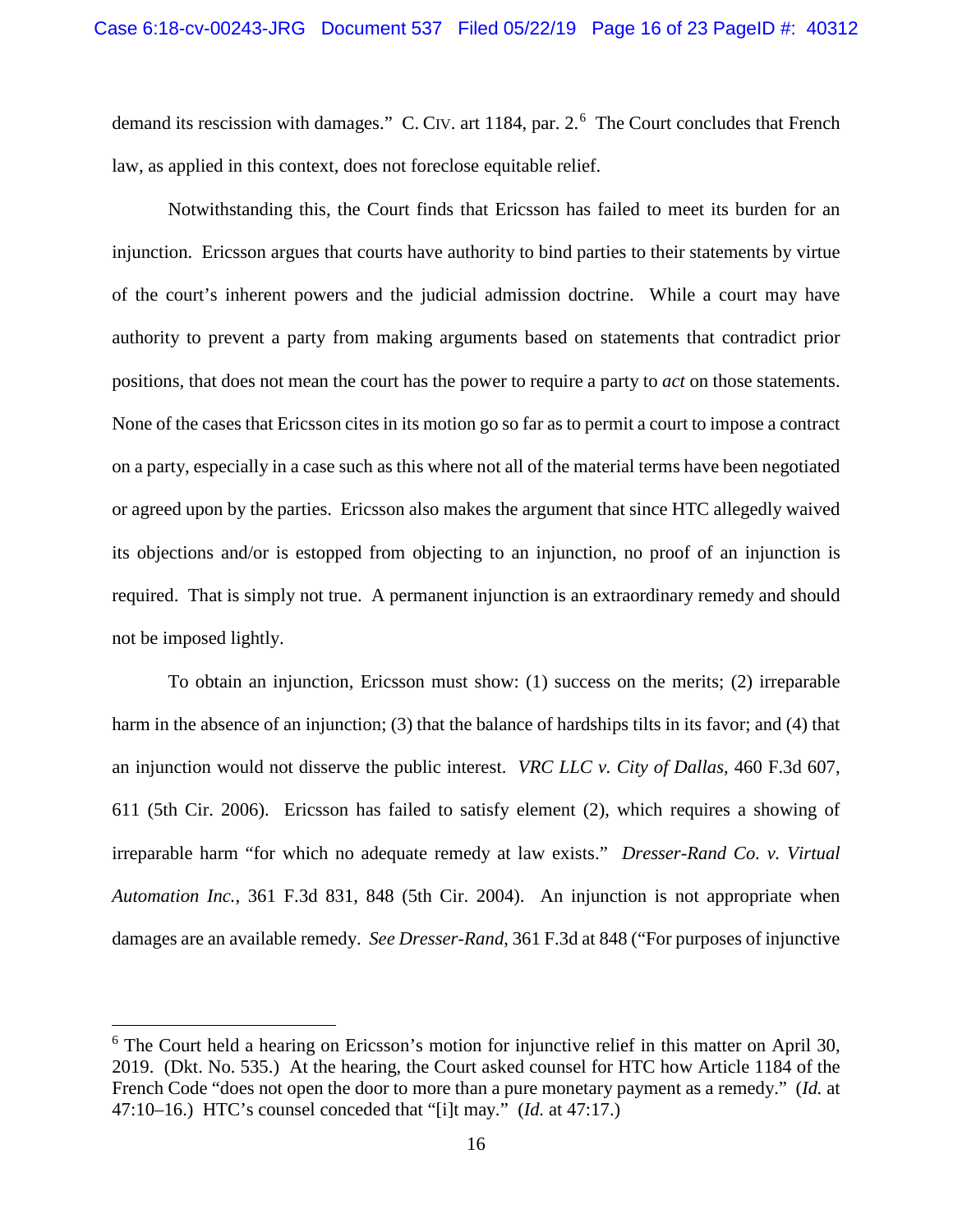relief, an adequate remedy at law exists when the situation sought to be enjoined is capable of being remedied by legally measurable damages."). Ericsson admits that it is seeking the "equivalent of an on-going royalty" typically imposed in patent infringement cases and that "[t]he only way for Ericsson to obtain full relief is for the Court to order HTC to make royalty payments on the terms adjudicated as FRAND by the jury." (Dkt. No. 493 at 13, 14 n.2.) In fact, Ericsson initially sought damages when it filed its counterclaims, but later withdrew such request on the eve of trial. (Dkt. No. 466 at 5:24–6:24 (2/11/19 Trial Tr. A.M.).) A party cannot manufacture the need for an injunction by purposefully choosing not to pursue a legally available remedy. *See Comm'r v. Shapiro*, 424 U.S. 614, 634 n.15 (1976) ("If . . . absence of a remedy of law . . . [w] as due to respondent's failure to pursue that remedy, then equity will not intervene and the complaint should be dismissed. The inadequacy of his legal remedy would then be due to his own choice not to pursue it." $\cdot$ .<sup>7</sup> More importantly, however, awarding Ericsson an injunction would subvert the purpose of equitable relief. The jury found that Ericsson breached its duty to negotiate in good faith. The law is clear: "he who comes into equity must come with clean hands." *Precision Instrument Mfg. Co. v. Auto. Maint. Mach. Co.*, 324 U.S. 806, 814 (1945). Here, such is not the case. Though Ericsson may wish otherwise, this portion of the jury's verdict has meaning. Ericsson's request for an injunction is denied.

<sup>&</sup>lt;sup>7</sup> Ericsson acknowledges that it could have filed a patent infringement suit, but did not. (Dkt. No. 493 at 13.) Ericsson argues that it owns approximately 195 SEP-families, "representing approximately 3000 patents awarded in countries around the world" and that injunctive relief is appropriate in cases "when a plaintiff can secure legal relief only through a multiplicity of lawsuits." (*Id.* at 13–14.) The Court is sympathetic to the practical realities of Ericsson's concerns. However, Ericsson could have pursued damages for its breach of contract claims, but chose not to do so. The Court simply cannot reconcile Ericsson's concerns with this unmistakable fact. In view of the totality of the circumstances, the Court finds that an injunction is not appropriate.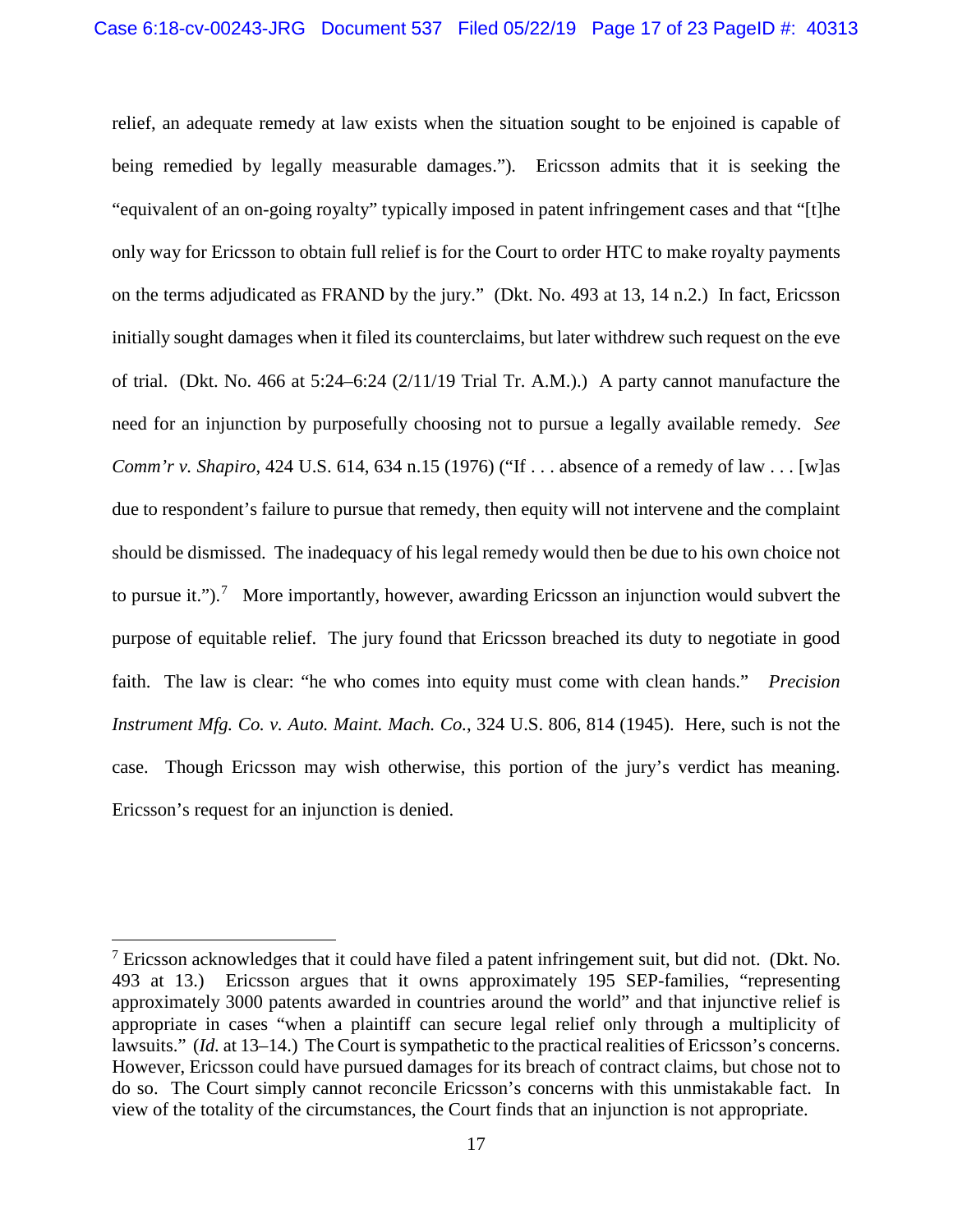### **ii. Counterclaim II**

In Counterclaim II, Ericsson alleged that HTC breached its obligations to ETSI by failing to offer Ericsson a license to HTC's SEPs on FRAND terms and conditions. Before trial, HTC offered, and Ericsson accepted, a royalty-free license to HTC's SEPs. The Parties subsequently stipulated to dismiss with prejudice Counterclaim II. (Dkt. No. 404 at 11.)

### **iii. Counterclaims III and IV**

In Counterclaim III, Ericsson alleged that "HTC has not complied with its obligation to act in good faith during its negotiations with Ericsson in regard to FRAND terms for a cross-license to the parties' essential patents" by, among other things, initiating the instant lawsuit, "fail[ing] to make any reasonable offers for a license to Ericsson's standard essential patents," and "fail[ing] to offer Ericsson a license to HTC's standard essential patents." (Dkt. No. 156 ¶¶ 61–62.) As a result of HTC's alleged bad faith, Ericsson also sought a declaratory judgment under Counterclaim IV that HTC has rejected, repudiated, and/or forfeited any rights associated with Ericsson's FRAND declarations and is an unwilling negotiating partner. (*Id.* ¶¶ 66–70.) Ericsson initially sought damages in connection with Counterclaim III, but later withdrew its request at trial. (Dkt. No. 466 at 5:24–6:24 (2/11/19 Trial Tr. A.M.).) The jury found that Ericsson met its burden on Counterclaim III and that HTC had breached its obligation to negotiate in good faith. (Dkt. No. 457 at 4.)

HTC argues that judgment should be entered in its favor on Counterclaims III and IV because they fail as a matter of law. (Dkt. No. 495 at 8–14.) HTC is the third-party beneficiary to Ericsson's contract with ETSI. HTC explains that under both domestic and French law, "a thirdparty beneficiary cannot breach a contract to which it is not a party." (*Id.* at 8.) HTC argues that Ericsson, the party alleging breach, has the burden to prove a contractual obligation and that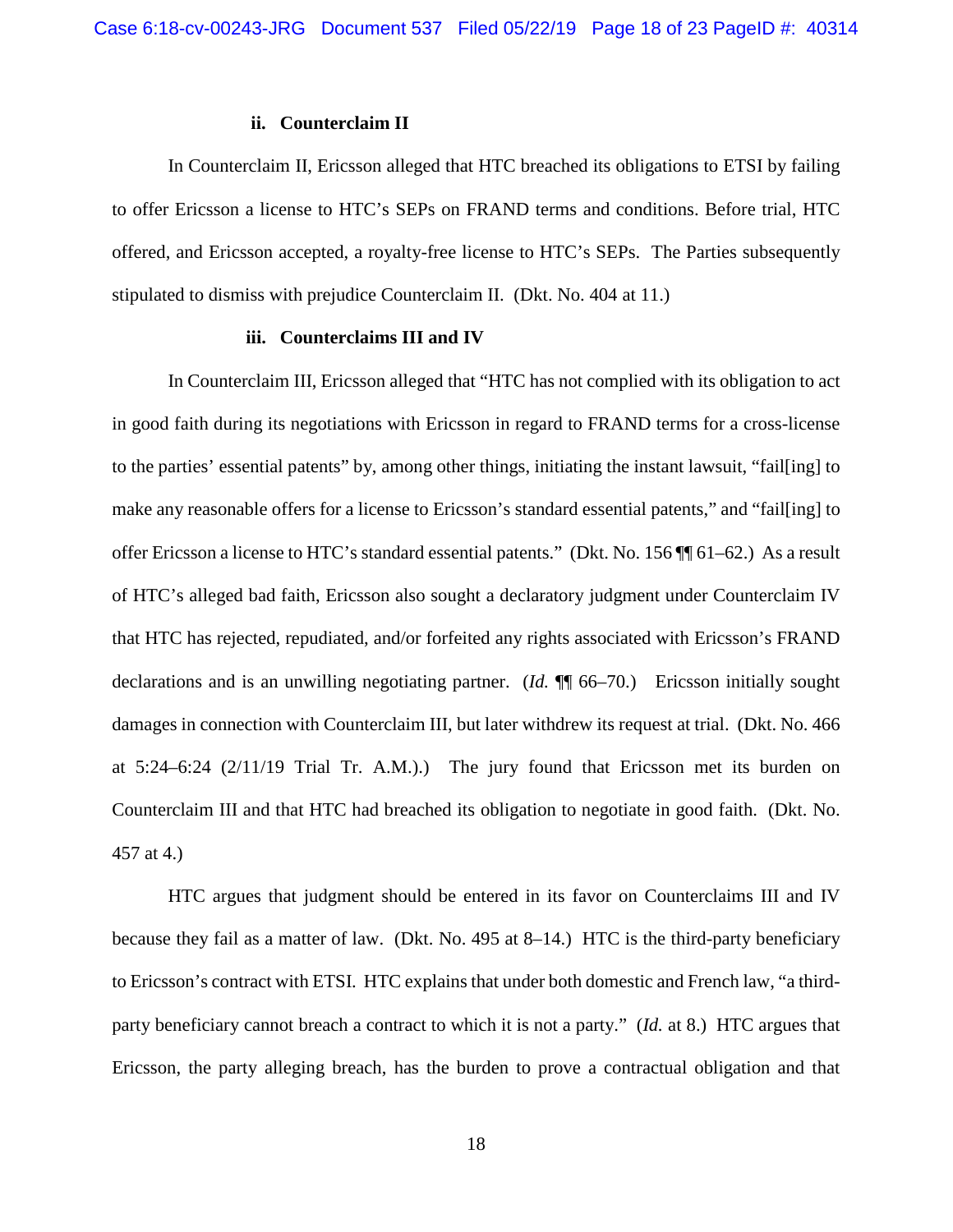"Ericsson nowhere points to any portions of [its] contract with ETSI that would purport to impose [the] obligation [to negotiate in good faith] on HTC." (*Id.* at 10.) "Instead, Ericsson references the general French law statutory, pre-contractual duty that contracts must be negotiated in good faith," which HTC submits is a tort. (*Id.* at 10–11.) HTC argues that Ericsson cannot pursue this tort theory in this District because the conduct complained of occurred either in Taiwan or via email between individuals in Texas and Taiwan. (*Id.* at 11 n.21.)

In the alternative, HTC argues that even if Counterclaims III and IV are viable, its affirmative defenses preclude Ericsson's requested relief. (Dkt. No. 497.) First, HTC argues that Ericsson waived damages and "[a] party with an adequate legal remedy who fails to pursue it is not entitled to equitable relief." (*Id.* at 6.) Second, HTC explains that Ericsson's duty to negotiate in good faith is a condition precedent to any obligation HTC may have to do the same. Since the jury found that Ericsson did not act in good faith, no corresponding duty arose on HTC's part. (*Id.* at 7.) Third, HTC argues that "[u]nder the doctrine of issue preclusion, Ericsson should be bound by the position it took in *TCL v. Ericsson* and by what the Court in that case ruled." (*Id.* at 8.)<sup>8</sup> Finally, HTC asserts that "Ericsson's request for equitable relief is barred by the doctrine of unclean hands" because the jury found that Ericsson itself engaged in bad faith during the parties' negotiations. (*Id.* at 8–9.)

Ericsson explains that it no longer seeks relief pursuant to Counterclaims III and IV given HTC's representations that it agrees to be bound by the Court's FRAND determination. (Dkt. No. 509 at 14–15; Dkt. No. 507 at 2.) Ericsson also argues that its counterclaims do not fail as a matter

 <sup>8</sup> The Court denied HTC's Motion for Partial Summary Judgment Based on Collateral Estoppel (Dkt. No. 111), in which HTC argued that Ericsson was precluded from litigating certain issues that it alleged were also raised in *TCL Communication Technology Holdings, Ltd. v. Telefonaktiebolaget LM Ericsson*, No. 8:14-cv-00341-JVS-DFM, (C.D. Cal. 2014). (Dkt. No. 429 (pre-trial rulings).)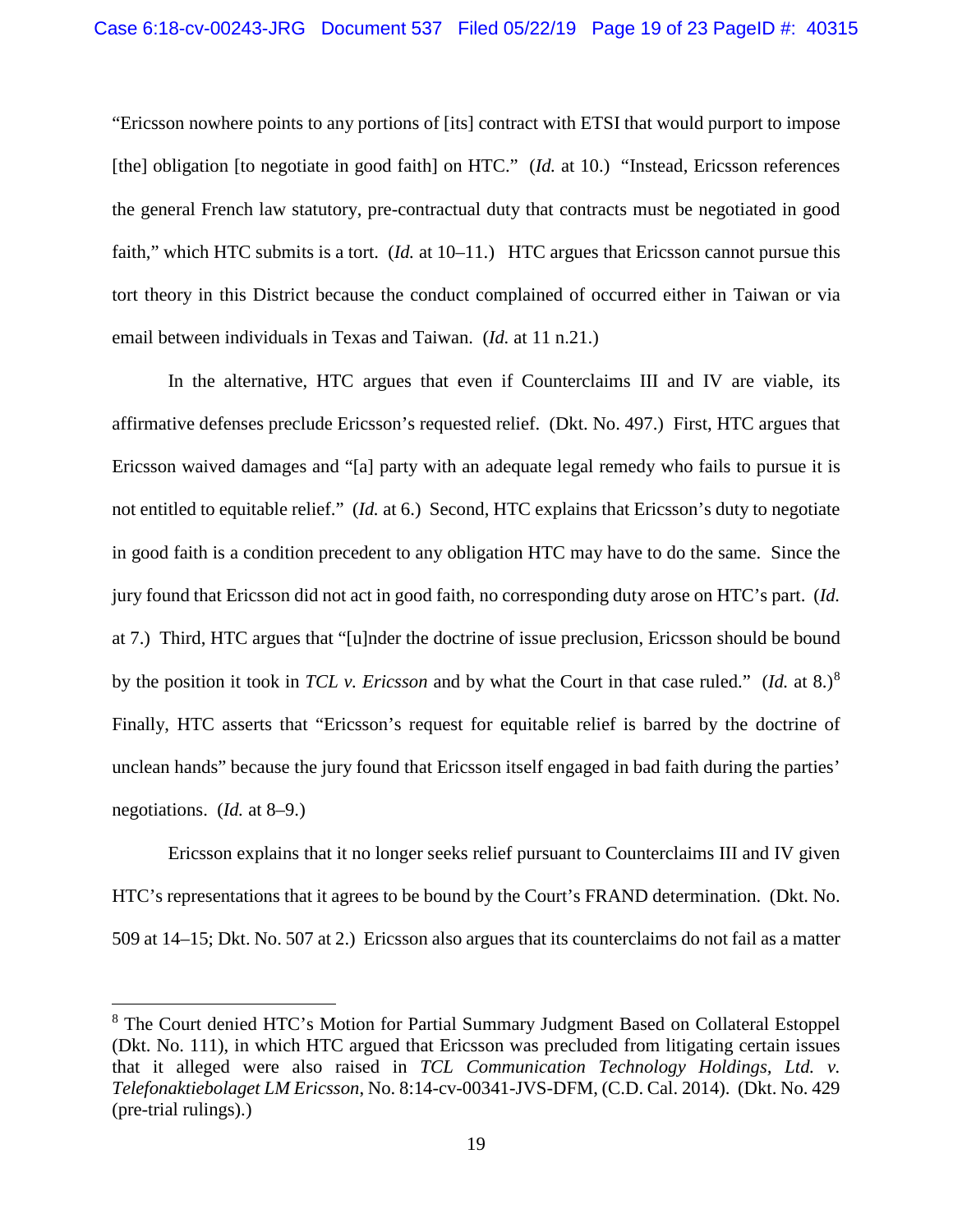of law because "[o]nce a third-party beneficiary starts negotiations, it accepts bilateral obligation to perform in good faith." (Dkt. No. 509 at 14 n.6.)

In view of the jury's verdict and having considered the Parties' briefing, the Court finds that the doctrine of unclean hands bars Ericsson's requested relief on Counterclaims III and IV. Equitable relief, such as an injunction, is not available to those who commit inequity. *See Precision Instrument Mfg. Co.*, 324 U.S. at 814 ("[H]e who comes into equity must come with clean hands, and thus the doors of equity are closed to one tainted with inequitableness or bad faith relative to the matter in which he seeks relief, however improper may have been the behavior of the other party."); *Alcatel USA, Inc. v. DGI Techs., Inc.*, 166 F.3d 772, 794 (5th Cir. 1999) ("It is old hat that a court called upon to do equity should always consider whether the petitioning party has acted . . . with unclean hands."). As HTC explains, "Ericsson cannot seek equitable relief based on HTC's failure to exercise good faith in negotiations when the jury found that Ericsson itself engaged in bad faith during those same negotiations." (Dkt. No. 497 at 9.) The jury has determined that Ericsson's hands are unclean. Accordingly, Ericsson is not entitled to the relief it seeks and judgment is entered in favor of HTC on Counterclaims III and IV.

## **C. Stay of Proceedings**

HTC makes two requests for a stay. HTC first moves for a stay pending a decision on the arbitrability of the Severed Claims. (Dkt. No. 495 at 3–4.) HTC argues that a stay is warranted because equitable relief is unavailable and the only claims for damages are the Severed Claims that have been sent to arbitration. HTC submits that if the arbitration panel sends the Severed Claims back to this Court for resolution, "that could cure many of the remedial defects now present and lead to a judgment that would not end with mere advisory relief." (*Id.* at 4.) HTC also moves for a stay pending its interlocutory appeal of the Court's denial of its motion to compel arbitration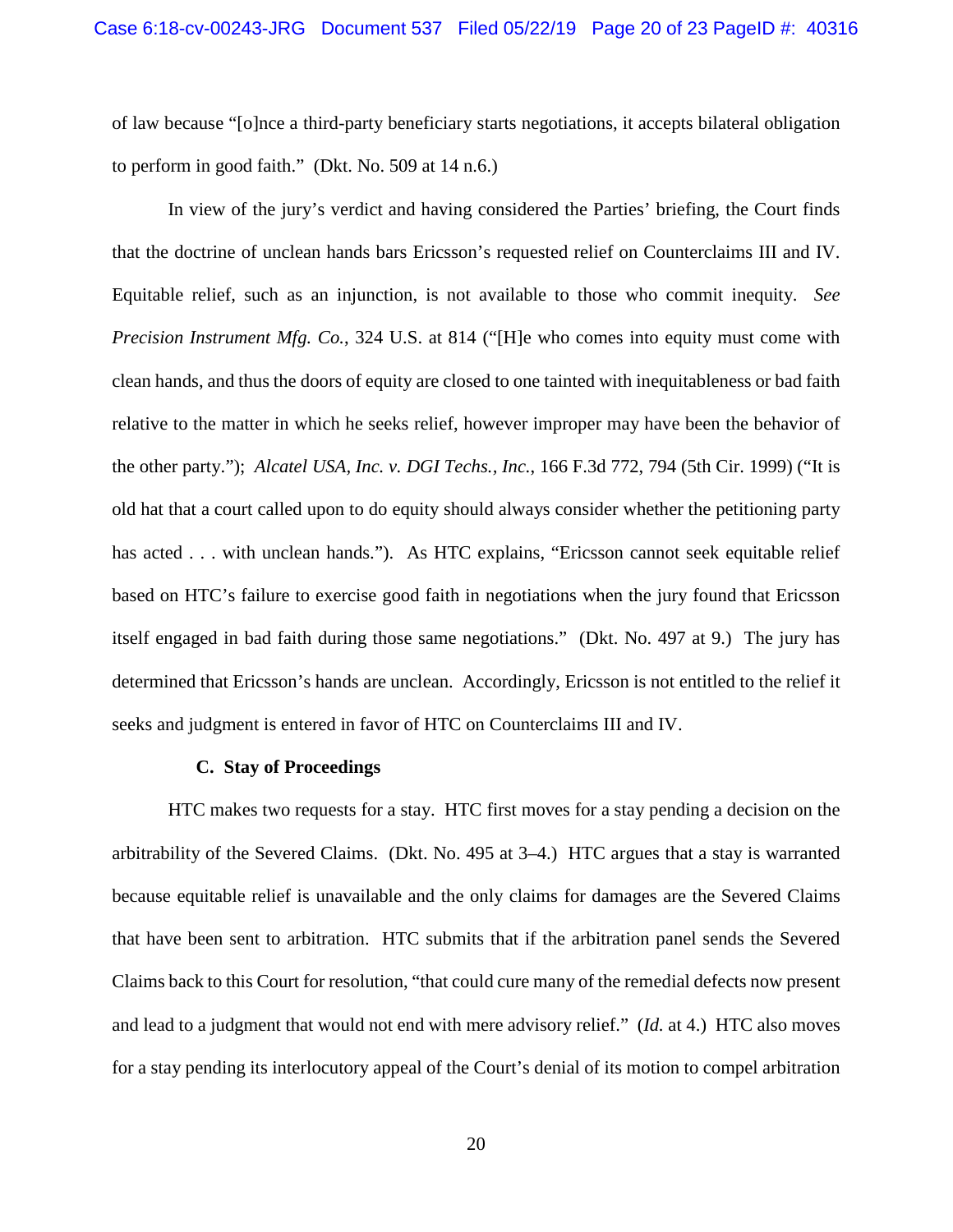of Ericsson's Counterclaims III and IV. (Dkt. No. 497 at 2–3.) HTC argues that any successful appeal will moot the Court's final judgment with respect to those claims. (*Id.* at 2.)

The Court "has broad discretion to stay proceedings as an incident to its power to control its own docket." *Clinton v. Jones*, 520 U.S. 681, 706 (1997). Whether a stay is warranted "calls for the exercise of judgment, which must weigh competing interests and maintain an even balance." *Landis v. N. Am. Co.*, 299 U.S. 248, 254–55 (1936). HTC argues that no relief can be granted now. However, as discussed above, equitable relief is available to the parties and any declaratory judgment would not simply be an advisory opinion. More importantly, the claims that were not sent to arbitration have been fully litigated and tried to a jury. Any judicial resources that could have been preserved by a stay have already been expended. Accordingly, in exercising its discretion to control its own docket and in light of the posture of the case, the Court finds that a stay is not appropriate.

#### **D. Prevailing Party and Costs**

Pursuant to 28 U.S.C. § 1920 and Federal Rule of Civil Procedure 54(d), costs are awarded to the prevailing party. "The case must be viewed as a whole to determine who was the 'prevailing party', [and] a party need not prevail on every issue in order to be entitled to costs." *Rose v. First Colony Cmty. Servs. Ass'n, Inc.*, 244 F.3d 133 (5th Cir. 2000) (internal citation omitted). In light of the jury's verdict and the Court's finding that Ericsson complied with its FRAND assurance to HTC, the Court holds that Ericsson is the prevailing party and is entitled to costs.<sup>9</sup>

<sup>&</sup>lt;sup>9</sup> HTC argues that Ericsson's request for costs is premature and is not proper until after the Court enters judgment. (Dkt. No. 510 at 14–15.) However, it is the practice of this Court, and consistent with the rules, to declare who the prevailing party is in the final judgment and that such party is entitled to an award of costs. The award of costs is subject to any Bill of Costs submitted to the Court after final judgment is entered. *See* Local Rule CV-54.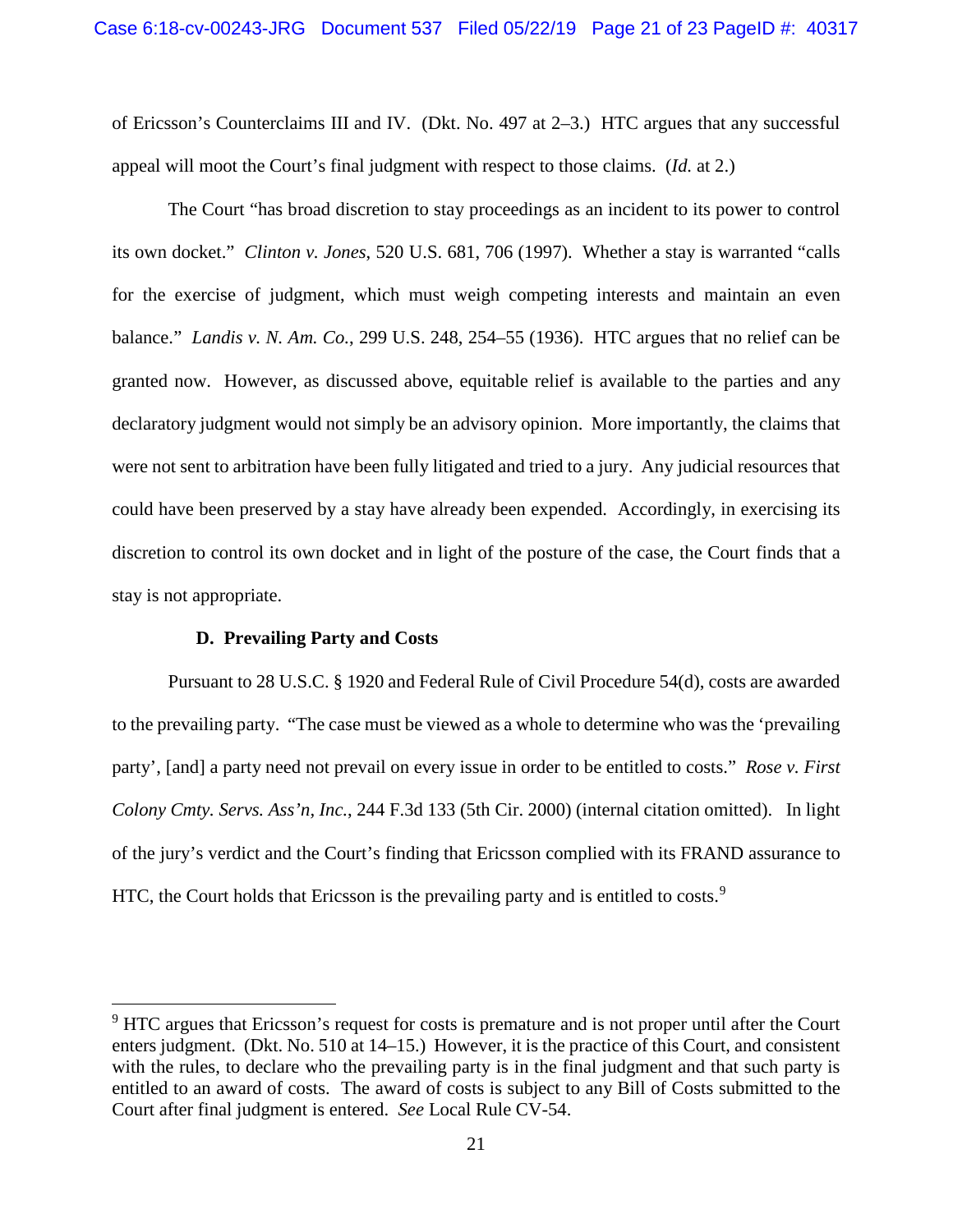# **III. CONCLUSION**

Based on the foregoing and pursuant to Rule 58 of the Federal Rules of Civil Procedure, in accordance with the jury's unanimous verdict and the entirety of the record, the Court hereby

## **ORDERS** and **ENTERS FINAL JUDGMENT** as follows:

- 1. Judgment is entered in favor of Ericsson on HTC's Count I and Ericsson's Counterclaim I.
- 2. Judgment is entered in favor of HTC on HTC's Count II and Ericsson's Counterclaims III and IV.
- 3. Ericsson's Counterclaim II is **DISMISSED WITH PREJUDICE.**
- 4. As set forth herein and as further described in this Court's concurrently filed Memorandum of Findings of Fact and Conclusions of Law, the Court **ENTERS A DECLARATORY JUDGMENT** that Ericsson complied with its FRAND assurance to HTC pursuant to Ericsson's Counterclaim I.
- 5. As set forth and particularly described herein, the Court **DECLINES TO GRANT INJUNCTIVE RELIEF** on Ericsson's Counterclaim I.
- 6. As set forth and particularly described herein, the Court **DECLINES TO GRANT DECLARATORY AND INJUNCTIVE RELIEF** on HTC's Count II.
- 7. As set forth and particularly described herein, the Court **DECLINES TO GRANT DECLARATORY AND INJUNCTIVE RELIEF** on Ericsson's Counterclaims III and IV.
- 8. Ericsson is the prevailing party, and entitled to receive its costs from HTC.